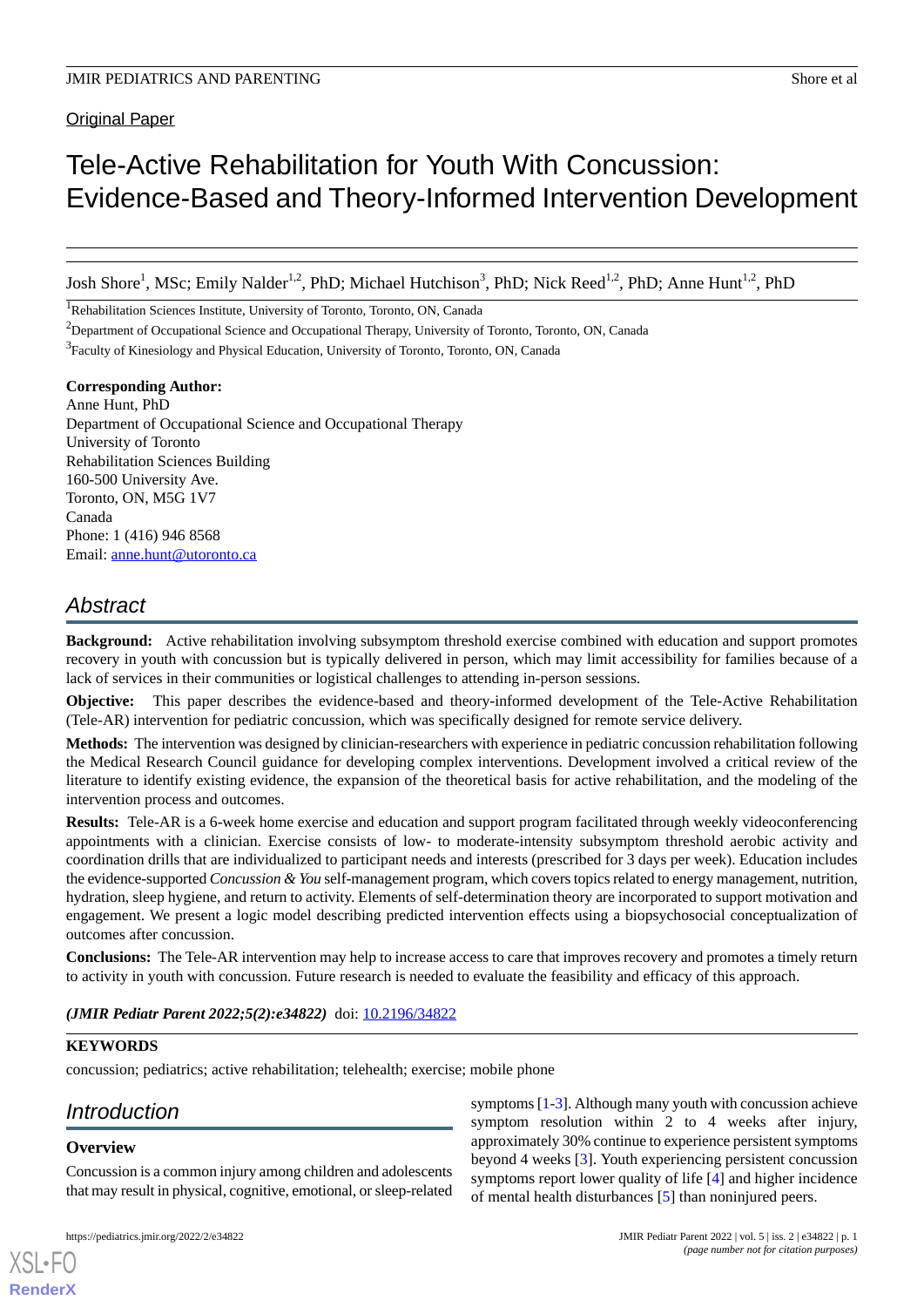## **Occupational Performance and Participation in Youth With Concussion**

Occupational performance, which refers to the ability to choose, organize, and satisfactorily perform meaningful occupations [[6\]](#page-12-4), is often impaired in youth with concussion [\[7](#page-12-5)]. Qualitative studies highlight that concussion symptoms limit performance in meaningful activities such as school, physical activity or sport, and social activities [[8,](#page-12-6)[9](#page-12-7)]. Youth with concussion report diverse occupational performance issues in the domains of self-care, productivity, and leisure that can be improved after rehabilitation, underscoring the utility of occupational performance as a measure of functional recovery [\[7](#page-12-5)]. Youth may also experience limitations in participation, defined as involvement in a life situation [[10\]](#page-12-8). Although activities and participation generally improve within the first few months after concussion, a substantial portion (30%-60%) of youth continue to report lower participation than their peers at 6 months after injury [[10\]](#page-12-8). Continued limitations in activities and participation may lead to physical deconditioning or threats to psychological well-being, including anxiety, depression, and social isolation [[11](#page-12-9)[,12](#page-12-10)].

Currently, recovery from concussion among children and adolescents is being reconceptualized to emphasize resumption of everyday activities and general well-being, rather than solely the resolution of postconcussion symptoms [[13\]](#page-13-0). Evaluating occupational performance can help to identify limitations and inform active rehabilitation strategies to support youth in gradual resumption of meaningful activities, thus decreasing the impact of the injury and reducing risk for persistent sequelae [[14,](#page-13-1)[15](#page-13-2)].

## **Active Rehabilitation for Youth With Concussion**

Growing evidence supports an active approach to concussion rehabilitation involving guided physical activity. Several studies demonstrate the efficacy of subsymptom threshold aerobic exercise for reducing postconcussion symptoms [[16-](#page-13-3)[24\]](#page-13-4). Some active rehabilitation programs for youth have also included other components such as sport-specific coordination drills [[25](#page-13-5)[-31](#page-13-6)], balance training [\[32](#page-13-7)], visualization and relaxation  $[25-31]$  $[25-31]$  $[25-31]$  $[25-31]$ , and education and support  $[25-31]$  $[25-31]$  $[25-31]$  $[25-31]$ . Results from these studies show that active rehabilitation reduces postconcussion symptoms and improves recovery [\[25](#page-13-5)[-32](#page-13-7)].

The rationale for an active approach to concussion rehabilitation has been rooted in the benefits of physical exercise to promote biological recovery (ie, improve cerebrovascular autoregulation and increase neuroplasticity) and psychological well-being (ie, increase self-efficacy and improve mood) [\[28](#page-13-8),[33-](#page-13-9)[35\]](#page-14-0). To date, outcome measurement has predominantly focused on changes in postconcussion symptoms [\[36](#page-14-1)]. However, evidence indicates that although concussion symptoms initially arise because of physiological changes, including metabolic and cerebral autoregulatory dysfunction, the strength of the relationship between the neurobiology of the injury and ongoing symptom experience diminishes over time, with noninjury factors playing an important role in the persistence of symptoms [\[37](#page-14-2)]. Recovery from concussion is therefore best understood through a biopsychosocial model in which psychological and social factors, including activity restriction, emotional reaction, and coping styles, interact with biological factors to maintain

 $XS$ -FO **[RenderX](http://www.renderx.com/)** symptoms and functional limitation after concussion [\[13](#page-13-0)[,38](#page-14-3)[-40](#page-14-4)]. Accordingly, an active rehabilitation approach should aim to restore performance in daily activities in addition to reducing postconcussion symptoms.

The theoretical model of active rehabilitation described by Gagnon et al [\[28](#page-13-8)] endorses a biopsychosocial perspective by emphasizing the physiological, psychological, and social benefits of controlled exercise in combination with education and motivation. However, although the biopsychosocial model helps to identify targets for intervention, it does not address how to support motivation, which is an important determinant of outcomes in pediatric rehabilitation [[41\]](#page-14-5) and is often reduced after brain injury [\[42](#page-14-6)]. Motivation is particularly important during active rehabilitation because the intervention typically involves a home program that youth complete independently. Extending the theoretical rationale for active rehabilitation could help to guide how to promote motivation and further address the impact of such interventions on performance of daily activities and general well-being.

#### **Barriers to Accessing Active Rehabilitation**

To date, active rehabilitation has typically been conducted through in-person sessions at a specialty clinic or research facility [[27,](#page-13-10)[28](#page-13-8)[,30](#page-13-11)[,31](#page-13-6)]. However, access to specialty health care is often limited for youth in Canada because of a lack of specialty services in their geographic region, as well as financial and logistical barriers to parental accompaniment [\[43](#page-14-7),[44\]](#page-14-8). Telerehabilitation has emerged as an effective method of service delivery that may address challenges in access. In a systematic review, clinical outcomes from telerehabilitation were found to be similar to, or better than, those from traditional in-person interventions for a variety of conditions [[45\]](#page-14-9). Measures of clinical process, including attendance, compliance, and satisfaction, were also generally high [\[45](#page-14-9)]. Among youth, reviews highlight telerehabilitation as an appropriate method of service delivery [\[46](#page-14-10),[47\]](#page-14-11) that may be especially effective when targeting behavioral function using a coaching approach and exercise program [\[46](#page-14-10)]. The role of telemedicine in concussion care is currently expanding [\[48](#page-14-12),[49\]](#page-14-13) but has yet to be explored in the delivery of an active rehabilitation intervention.

This paper describes the evidence-based development of, and theoretical rationale for, the Tele-Active Rehabilitation (Tele-AR) intervention for youth with concussion, which was specifically designed to promote return to activity in a remote service delivery format. A detailed overview of the intervention is also provided.

## *Methods*

#### **Ethical Approval**

This study was approved by the University of Toronto Health Sciences Research Ethics Board (REB reference number 00039179). Participants provided informed written consent to participate in the study.

#### **Intervention Development Process**

The Tele-AR intervention was designed by a team of clinician-researchers (kinesiologists and occupational therapists)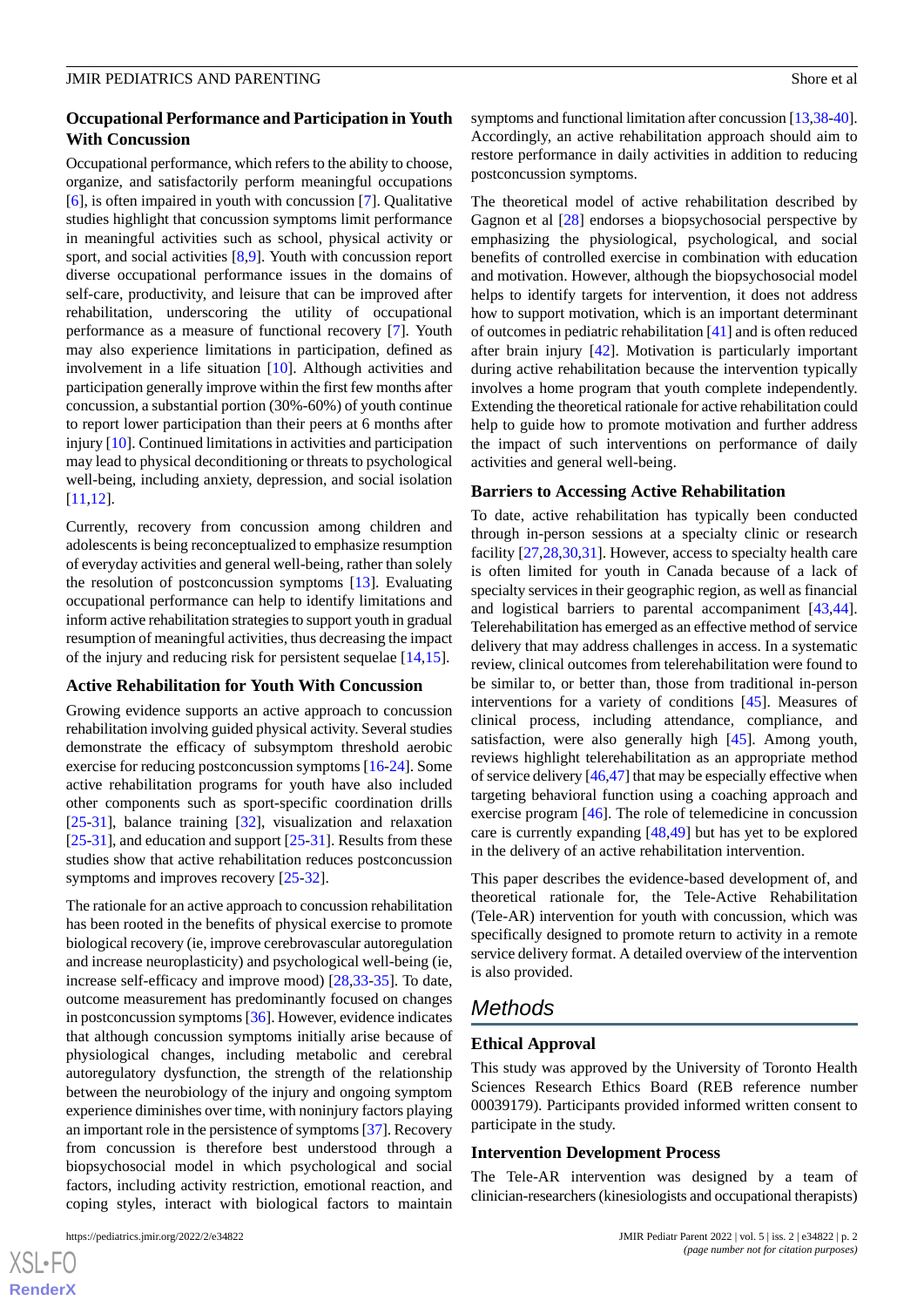with experience in pediatric concussion rehabilitation, based on clinical experience and a critical review of published literature. The Medical Research Council (MRC) framework for developing and evaluating complex interventions [[50](#page-14-14)[,51](#page-14-15)] guided the development process.

According to the MRC framework, intervention development is an iterative process involving integration of current evidence and appropriate theory, followed by a phased testing approach involving a series of pilot studies before a definitive evaluation [[50\]](#page-14-14). The development stage involves the following three key processes: (1) identifying the existing evidence base, (2) identifying or developing appropriate theory, and (3) modeling process and outcomes.

processes. According to Campbell et al [\[52](#page-14-16)], existing evidence should be used to develop an understanding of the problem and target context to identify opportunities for intervention. Key tasks include defining and quantifying the target population most likely to benefit, defining the health outcome and appropriate measures, understanding pathways that cause and sustain the problem, identifying similar interventions, and predicting barriers or design challenges [[53\]](#page-14-17). Integrating appropriate theory involves specifying theory-based determinants of change and describing how the intervention will affect them [\[53](#page-14-17)]. Finally, the development of a conceptual or logic model is recommended to define intervention components and clarify anticipated mechanisms linking components to desired targets for change [\[52](#page-14-16)]. [Textbox 1](#page-2-0) shows the application of the MRC framework and key tasks to development of the Tele-AR intervention.

## **Key Tasks**

<span id="page-2-0"></span>We drew on guidance from Campbell et al [\[52](#page-14-16)] and Faes et al [[53\]](#page-14-17) regarding key tasks for each of the MRC development

**Textbox 1.** Application of key tasks from the Medical Research Council framework to the development of the Tele-Active Rehabilitation intervention.

| Identifying existing evidence |  |                                               |  |  |
|-------------------------------|--|-----------------------------------------------|--|--|
|                               |  | Define and quantify target population         |  |  |
|                               |  | Review of concussion epidemiology among youth |  |  |

- Project team consultation to determine target population
- Define health outcome and outcome measures
	- Review of current consensus definition of recovery from concussion
	- Identification of appropriate measurement tools
- Understand factors that cause and sustain the problem
	- Review of factors that influence concussion recovery in youth
	- Identification of existing biopsychosocial models of concussion
- Identify similar interventions
	- Critical review of literature pertaining to active rehabilitation interventions for youth with concussion
	- Review of best practice recommendations for telerehabilitation and telehealth self-management interventions
- Define target context
	- Review of guidelines for telemedicine in concussion management

#### **Identifying appropriate theory**

- Review of existing theoretical rationales for active rehabilitation
- Review of health behavior change theories
- Integration of health behavior change theory in the intervention

#### **Modeling process and outcomes**

- Project team consultation to design intervention components
- Development of logic model to describe anticipated effects of intervention components

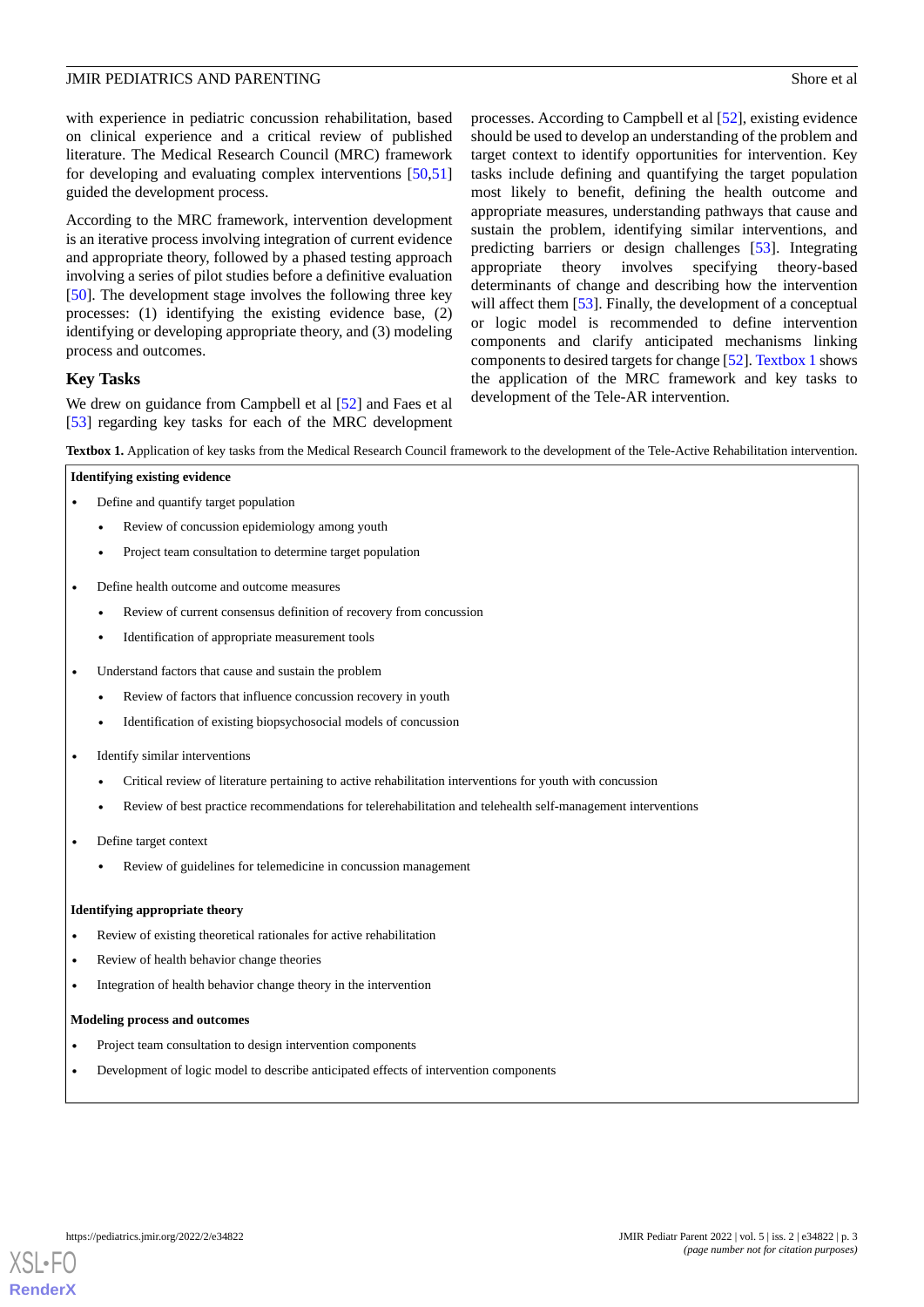## *Results*

## **Developing the Intervention**

Results from the development stage are described in the following sections, organized according to the MRC headings and key tasks identified in the *Methods* section.

#### **Identifying Existing Evidence**

#### *Define and Quantify Target Population*

The Tele-AR intervention targets adolescents (aged 13-17 years) who continue to experience symptoms at least 2 weeks after concussion. All mechanisms of injury are considered, including sport, falls, and motor vehicle accidents.

In recent decades, health care usage for pediatric concussion has increased substantially in Canada [\[1\]](#page-12-0) and the United States [[54\]](#page-14-18). In Ontario, this increase has been most pronounced among adolescents [\[1](#page-12-0)], for whom the average annual incidence of physician-diagnosed concussion was approximately 1500 per 100,000 from 2008 to 2016 [\[55](#page-14-19)]. Adolescents are also known to be at high risk for prolonged recovery [[56\]](#page-14-20). According to a Canadian multicenter prospective study, a substantial subset of adolescents, approximately 30%, continue to experience symptoms beyond 1 month after concussion [[3\]](#page-12-1), which may lead to mood disturbances [\[5](#page-12-3)], reduced quality of life [[4\]](#page-12-2), and impaired activity performance [[7\]](#page-12-5). Results from the same multicenter study also indicate that symptom improvement occurs primarily within the first 2 weeks of injury and levels off 2 to 4 weeks after injury [[57\]](#page-15-0). Exercise-based active rehabilitation programs initiated in the subacute phase of recovery (1-2 weeks after injury) are feasible and may reduce the risk of persistent symptoms [[19,](#page-13-12)[20](#page-13-13),[24,](#page-13-4)[26](#page-13-14)]. The Tele-AR intervention therefore targets adolescents continuing to experience symptoms beyond 2 weeks after concussion who are at risk for developing secondary consequences related to mood, activity performance, and quality of life.

#### *Define Health Outcome and Outcome Measures*

Primary health outcomes for the Tele-AR intervention include postconcussion symptoms and perceived occupational performance, a measure of performance in daily activities.

The most recent (2016) international consensus statement on sports-related concussion defines recovery as the resolution of concussion symptoms and return to normal activities, including school, work, and sport [\[2](#page-12-11)]. Self-reported concussion symptoms remain the most common measure of recovery from concussion [[58\]](#page-15-1) and are measured in adolescents using an age-appropriate symptom scale such as the Postconcussion Symptom Inventory [[59\]](#page-15-2). However, there is growing recognition that symptom reports do not always accurately reflect recovery [[13\]](#page-13-0). Concussion-like symptoms (eg, fatigue, headache, and dizziness) are common in individuals without a history of concussion, and symptom reporting is influenced by a variety of noninjury factors such as personality, comorbid mood disorders, and familial factors [\[12](#page-12-10)]. Activity limitations are common among adolescents with concussion [\[7-](#page-12-5)[9\]](#page-12-7); therefore, a measure of performance in daily activities (ie, occupational performance) is beneficial for evaluating recovery. The Canadian Occupational

[XSL](http://www.w3.org/Style/XSL)•FO **[RenderX](http://www.renderx.com/)** Performance Measure has been identified as a useful tool for measuring functional recovery among youth participating in active rehabilitation [\[7](#page-12-5)]. Concurrent measurement of symptoms and occupational performance can provide a more complete assessment of recovery than symptom reduction alone.

#### *Factors That Cause and Sustain the Problem*

Current evidence indicates that persistent symptoms and activity limitations after concussion are best understood through a biopsychosocial perspective [\[38](#page-14-3),[39](#page-14-21)[,60](#page-15-3)]. A key tenet of the biopsychosocial model is that the interaction among biological, psychological, and social factors determines health outcomes and that these factors must therefore not be addressed in isolation [[61\]](#page-15-4).

Biological or physiological factors after concussion include autonomic nervous system and cerebral autoregulatory dysfunction [\[35\]](#page-14-0), impaired balance and coordination [[62\]](#page-15-5), visual and vestibular dysfunction [[63\]](#page-15-6), sleep disturbances, and fatigue [[64\]](#page-15-7). Exercise intolerance, which reflects autonomic and cerebrovascular dysfunction, is a prognosticator of recovery [[65\]](#page-15-8), as are visual and vestibular dysfunction [[63\]](#page-15-6).

There is growing recognition that psychological mechanisms related to cognitive, behavioral, and emotional reactions to concussion influence outcomes [\[39](#page-14-21)]. Negative illness perceptions, including beliefs about injury timelines, consequences, and level of control, are associated with poor outcomes [[60](#page-15-3)[,66](#page-15-9)]. Various cognitive biases may precipitate negative illness perceptions, including causal misattribution (ie, misattribution of common benign symptoms to concussion), catastrophizing (ie, misinterpretation of symptoms as dangerous), good-old-days bias (ie, tendency to overestimate preinjury health or function), and the nocebo effect (ie, concussion outcomes shaped by the expectations of illness or dysfunction after the injury) [\[39](#page-14-21)]. Negative illness perceptions often lead to maladaptive coping behaviors such as fear avoidance (ie, fear of provoking symptoms leads to avoidance of activities), endurance (ie, pushing through symptoms), or all-or-nothing behavior (ie, alternating between periods of extremely low and extremely high levels of activity) [\[60](#page-15-3),[67\]](#page-15-10). Emotional responses such as stress, anxiety, and depression can result from, or reinforce, negative perceptions and behaviors and have been shown to influence outcomes [[68\]](#page-15-11). In youth, self-efficacy is also reduced after concussion [\[69](#page-15-12)], and lower levels of self-efficacy predict greater symptom burden [[70\]](#page-15-13). Cognitive, behavioral, and emotional factors interact to form vicious cycles that maintain the experience of symptoms and functional limitation.

The social influences of concussion are poorly understood. Adolescents with concussion report limitations in school function and social activities [\[7](#page-12-5)-[9\]](#page-12-7). Qualitative studies show that concussion has adverse effects on the interpersonal relationships of youth and that the influence of relationships on recovery can be positive or negative [[8](#page-12-6)[,71](#page-15-14)]. In the study by Kita et al [\[72](#page-15-15)], female adolescents with concussion identified their friends, parents, clinicians, and peers with personal histories of concussion as key providers of social support that mitigates various challenges in their recovery. Among collegiate athletes,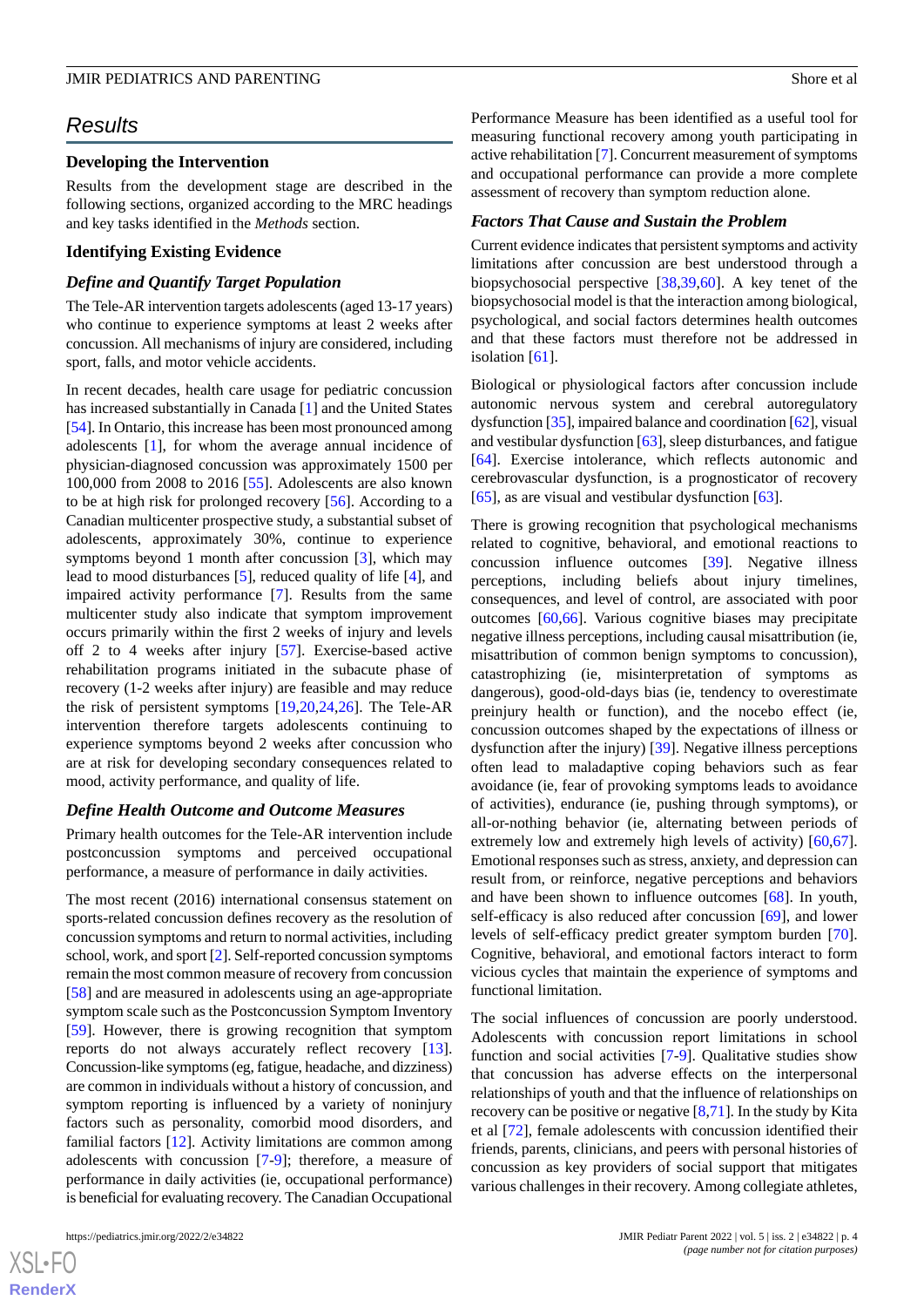greater satisfaction with social support has been associated with lower postconcussion anxiety [\[73](#page-15-16)].

Access to appropriate clinical care may influence how these biological, psychological, and social factors are experienced by the individual and, in turn, their effects on recovery. A systematic review found several studies showing that earlier initiation of clinical care after concussion leads to quicker recovery [\[74](#page-15-17)]. Timely access to care allows for early initiation of supervised subsymptom threshold aerobic exercise [\[33](#page-13-9),[34\]](#page-13-15). Conversely, those without guidance may continue to rest until achieving spontaneous symptom resolution, which increases their risk for physical deconditioning and mood disturbances [[11](#page-12-9)[,12](#page-12-10)] or for engaging in levels of activity that may be harmful for recovery. Early education and reassurance from a health care provider can reduce unfavorable psychological responses to injury [[75\]](#page-15-18), whereas poor access to care may itself contribute to negative injury perceptions. Communication with a health care provider can also build the capacity of youth to seek social support by providing information about appropriate school accommodations, helping youth to communicate the nature of their injury and encouraging youth to engage those around them to support their recovery [[72\]](#page-15-15).

There are currently significant challenges to accessing timely appropriate care for concussion in Canada [\[49](#page-14-13)]. Studies have identified knowledge gaps regarding concussion management among primary care providers [[76,](#page-15-19)[77](#page-15-20)]. Access to specialized concussion care is also limited in Canada, especially among individuals in remote communities who may experience significant geographic or socioeconomic barriers and youth who are reliant on caregiver accompaniment. Studies from the United States reveal barriers to accessing pediatric concussion care among families in rural communities, including higher health care expenses [\[78](#page-15-21)] and indirect costs related to transportation and lost productivity [\[79](#page-16-0)]. Delayed access to care is problematic because it increases the risk of premature return to activity and potential reinjury or development of persistent symptoms and functional limitation.

#### *Identifying Similar Interventions*

A critical review of the literature describing active rehabilitation approaches to concussion was performed in the fall of 2019. Key articles were located through search in Google Scholar and PubMed using keywords that included *active rehabilitation*, *exercise*, *physical activity*, *concussion*, *mild traumatic brain injury*, *youth*, and *adolescents*. Additional pertinent literature was identified through forward and backward searching of reference lists as well as literature previously known to the authors. Intervention characteristics among the studies included in the review are detailed in [Multimedia Appendix 1](#page-12-12)  $[7,16-21,24-30,32,80]$  $[7,16-21,24-30,32,80]$  $[7,16-21,24-30,32,80]$  $[7,16-21,24-30,32,80]$  $[7,16-21,24-30,32,80]$  $[7,16-21,24-30,32,80]$  $[7,16-21,24-30,32,80]$  $[7,16-21,24-30,32,80]$  $[7,16-21,24-30,32,80]$  $[7,16-21,24-30,32,80]$  and briefly summarized in the following paragraphs.

Findings from the review indicated that active rehabilitation interventions typically last 6 weeks and involve a variety of components, including aerobic exercise [[7](#page-12-5)[,16](#page-13-3),[19](#page-13-12)[,20](#page-13-13),[24](#page-13-4)[-30](#page-13-11),[32,](#page-13-7)[80](#page-16-1)[-84](#page-16-2)], sport coordination drills [[25](#page-13-5)[-30](#page-13-11),[32,](#page-13-7)[80](#page-16-1),[82,](#page-16-3)[83](#page-16-4)], balance training [[32\]](#page-13-7), visualization or relaxation [\[25](#page-13-5)-[30](#page-13-11)[,80](#page-16-1)-[83\]](#page-16-4), and education and support [[25-](#page-13-5)[30](#page-13-11)[,80](#page-16-1)-[83](#page-16-4)]. The 6-week timeline was established by Gagnon

et al [\[29](#page-13-17)], who found that a mean intervention duration of 4.4 (SD 2.6) weeks was required to achieve symptom resolution. All the studies identified implemented individual interventions. Active rehabilitation has typically been evaluated through changes in postconcussion symptoms [\[16](#page-13-3)-[18,](#page-13-18)[24](#page-13-4)[-30](#page-13-11),[32](#page-13-7)[,82](#page-16-3),[84\]](#page-16-2). Improved mood [\[29](#page-13-17),[30,](#page-13-11)[80](#page-16-1)], quality of life [\[17](#page-13-19),[30\]](#page-13-11), and occupational performance [[7\]](#page-12-5) have also been reported.

Although key components are not fully understood, a study of multimodal active rehabilitation found that youth identified the education, aerobic exercise, and sport coordination drills as most helpful [\[81\]](#page-16-5). A combination of education regarding energy management and engagement in supervised physical activity is therefore essential to the approach  $[81]$  $[81]$ . Future iterations of active rehabilitation should consider a focus on self-management through education and supervised physical activity involving aerobic and coordination exercise.

Published active rehabilitation interventions typically involve a home exercise program performed several (3-7) days per week and weekly appointments with a clinician. Appointments have occasionally been conducted by telephone [[17](#page-13-19)[,31](#page-13-6),[32\]](#page-13-7), which was reportedly appreciated by participants because the telephone appointments reduced travel requirements [[17\]](#page-13-19). The identified studies required participants to attend in-person appointments for pre- and postintervention assessments, indicating an opportunity to explore interventions designed to be delivered entirely remotely and requiring no in-person appointments.

Systematic reviews of telerehabilitation [\[45](#page-14-9)[-47](#page-14-11)] and remote self-management programs [\[85](#page-16-6),[86\]](#page-16-7) were consulted to identify best practice recommendations regarding the remote service delivery model for the Tele-AR intervention. Consistent communication with a health care provider was identified as key to promoting retention and positive outcomes among remotely delivered self-management interventions [[85](#page-16-6)]. Ongoing individualized education, lifestyle intervention, adherence support, and clinical review with feedback were also identified as important components [\[86](#page-16-7)].

The aforementioned literature provided the foundations for the design of the Tele-AR intervention. On the basis of this literature, it was determined that the intervention should be a 6-week program comprising aerobic exercise, coordination drills, and comprehensive individually tailored education and support to train self-management skills. Telehealth literature indicated that weekly appointments should involve a review of symptoms and activity performance with provider feedback, continued education regarding symptom management strategies, and support to promote motivation and adherence to the home program [\[85](#page-16-6),[86\]](#page-16-7).

#### *Defining Target Context*

Tele-AR could be an accessible intervention to reduce the burden of pediatric concussion, especially among those identified as high risk for prolonged recovery [[3\]](#page-12-1). It complements ongoing telemedicine initiatives to improve access to pediatric concussion care in rural and remote Canadian communities [\[48](#page-14-12),[49\]](#page-14-13).

Recommendations for the use of telemedicine in concussion management specify the need for initial in-person medical

 $XS$ -FO **[RenderX](http://www.renderx.com/)**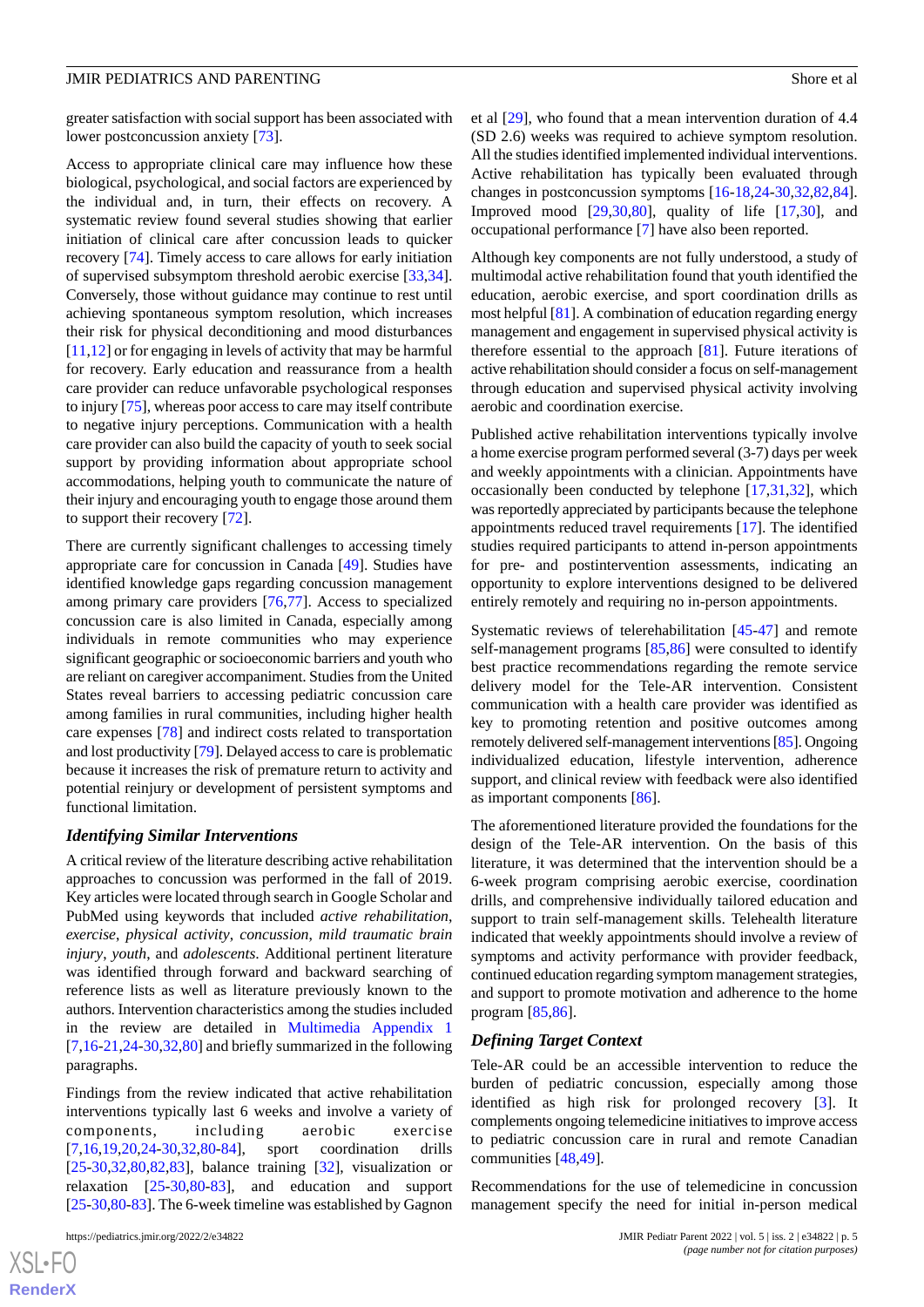assessment to confirm the diagnosis of concussion as well as regular medical follow-up [[49,](#page-14-13)[87](#page-16-8)]. Tele-AR is therefore designed to serve as an adjunct intervention for youth who have previously undergone in-person medical assessment and continue to receive medical follow-up, including appropriate referral for targeted treatments such as cervical or vestibular therapy. Although there is evidence that earlier initiation of supervised exercise (after 24-48 hours of initial rest) leads to quicker recovery [[88\]](#page-16-9), many without access to care continue to rest until symptom resolution, which may contribute to delayed recovery [\[12](#page-12-10)]. Remote delivery of active rehabilitation could increase access to care that enables earlier resumption of supervised physical activity and contributes to quicker recovery.

## **Identifying and Applying Theory**

## *Supporting Motivation During Active Rehabilitation*

We drew on self-determination theory (SDT) to expand the theoretical foundation for active rehabilitation to address motivation, a key determinant of engagement and outcomes in rehabilitation [\[41](#page-14-5)[,89](#page-16-10)]. Motivation is a key facilitator of participation after childhood traumatic brain injury [[90\]](#page-16-11) but is often reduced among individuals with a brain injury [[42\]](#page-14-6). Existing theoretical underpinnings of active rehabilitation recognize the importance of motivation [\[28](#page-13-8)] but do not address how to promote motivation.

SDT has been identified as a useful framework for conceptualizing motivation in pediatric rehabilitation [\[41](#page-14-5)]. SDT is a theory of human motivation that describes the influence of social and cultural factors on an individual's sense of volition (self-determination), performance, and well-being [[91\]](#page-16-12). According to SDT, three psychological needs foster intrinsic motivation: competence (feeling mastery and success), autonomy (feeling of being able to choose one's own actions), and relatedness (feeling positive relationships with others) [\[91\]](#page-16-12). Systematic reviews demonstrate that health interventions designed using SDT can increase satisfaction of psychological needs, leading to improvements in physical and mental health outcomes [[91,](#page-16-12)[92\]](#page-16-13). Previous articles have highlighted the utility of SDT to identify factors that influence motivation during brain injury rehabilitation [[42\]](#page-14-6). In adults, mild traumatic brain injury reduces fulfillment of psychological needs, suggesting that rehabilitation should address these variables [[93\]](#page-16-14).

The Tele-AR intervention is designed to support the 3 psychological needs outlined in SDT to promote motivation and engagement in the program and regular daily activities. Each element is briefly described in the following sections. [Table 1](#page-6-0) provides examples of how the psychological needs are addressed in the Tele-AR intervention, using the SDT taxonomy from Teixeira et al [\[94](#page-16-15)].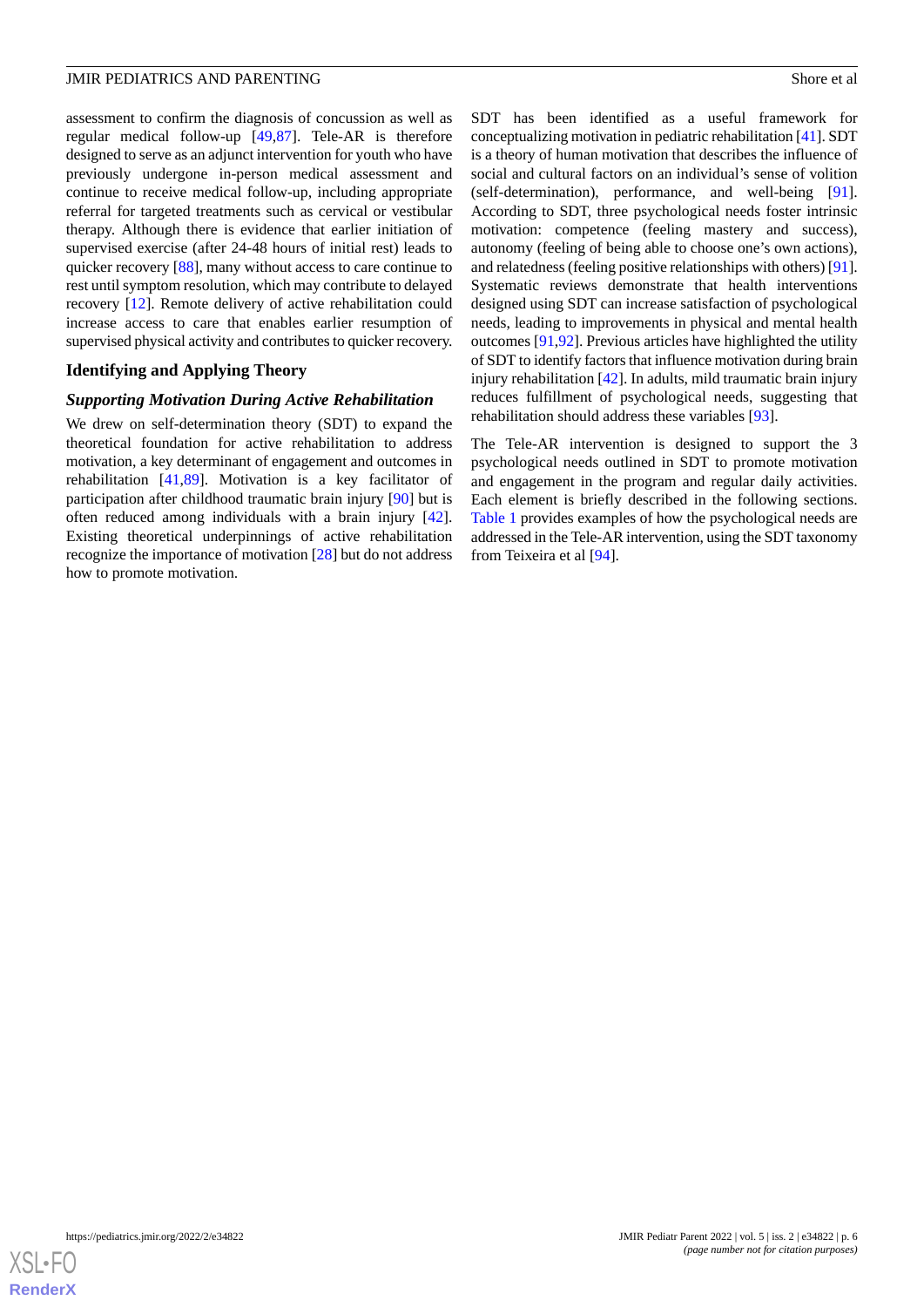<span id="page-6-0"></span>**Table 1.** Self-determination theory (SDT) strategies in the Tele-Active Rehabilitation (Tele-AR) intervention.

| <b>SDT</b> strategy                                                 | Application to Tele-AR intervention                                                                                                                                                                                                                                                                                                                     |  |  |  |
|---------------------------------------------------------------------|---------------------------------------------------------------------------------------------------------------------------------------------------------------------------------------------------------------------------------------------------------------------------------------------------------------------------------------------------------|--|--|--|
| <b>Autonomy support</b>                                             |                                                                                                                                                                                                                                                                                                                                                         |  |  |  |
| $MBCTa$ 1: Elicit perspectives on condition<br>or behavior          | Elicit perspectives of youth regarding their concussion and associated challenges<br>$\bullet$<br>Tailoring of education and support to address individual perspectives                                                                                                                                                                                 |  |  |  |
| MBCT 3: Use noncontrolling, informational<br>language               | Provide education using a nonjudgmental approach that emphasizes freedom of choice<br>$\bullet$                                                                                                                                                                                                                                                         |  |  |  |
| MBCT 5: Providing meaningful rationale                              | Provide rationale for active rehabilitation approach, including the role of exercise to support<br>$\bullet$<br>recovery, energy management techniques, and gradual return to activity                                                                                                                                                                  |  |  |  |
| MBCT 6: Provide choice                                              | Engage youth in coconstruction of the active rehabilitation program based on their individual<br>$\bullet$<br>needs and interests<br>Empower youth to take responsibility for their own recovery through self-management skills<br>and coping strategies                                                                                                |  |  |  |
| <b>Relatedness support</b>                                          |                                                                                                                                                                                                                                                                                                                                                         |  |  |  |
| MBCT 8: Acknowledge and respect perspec-<br>tives and feelings      | Acknowledge perspectives of youth regarding the active rehabilitation approach and intervention<br>components                                                                                                                                                                                                                                           |  |  |  |
| MBCT 9: Encourage asking questions                                  | Encourage questions from participants during weekly appointments                                                                                                                                                                                                                                                                                        |  |  |  |
| MBCT 10: Show unconditional regard                                  | Express empathy and provide positive support regardless of exercise completion                                                                                                                                                                                                                                                                          |  |  |  |
| MBCT 11: Demonstrate interest in the per-<br>son                    | Demonstrate interest in activity interests and experience of youth<br>$\bullet$<br>Integrate participants' needs and interests in home program<br>$\bullet$                                                                                                                                                                                             |  |  |  |
| MBCT 12: Use empathic listening                                     | Demonstrate active listening by maintaining eye contact and head nods<br>$\bullet$<br>Provide meaningful summaries of comments by youth and check understanding                                                                                                                                                                                         |  |  |  |
| MBCT 13: Provide opportunities for ongo-<br>ing support             | Provide telephone and email contact information for ongoing communication outside of regular<br>$\bullet$<br>appointments                                                                                                                                                                                                                               |  |  |  |
| MBCT 14: Prompt identification and seek<br>available social support | Encourage social support seeking from parents, teachers, coaches, and friends<br>$\bullet$<br>Teach metaphors to communicate the experience of having a concussion, such as comparing<br>energy levels to a cellphone battery<br>Inclusion of friends in exercise program when possible<br>$\bullet$                                                    |  |  |  |
| Competence support                                                  |                                                                                                                                                                                                                                                                                                                                                         |  |  |  |
| MBCT 15: Address obstacles to change                                | Prompt identification of potential barriers and solutions                                                                                                                                                                                                                                                                                               |  |  |  |
| MBCT 17: Assist in setting optimal chal-<br>lenge                   | Review return to sport and return to school protocols<br>$\bullet$<br>Discuss appropriate academic accommodations for return to school<br>Support in setting goals for gradual increase in exercise and activity engagement<br>$\bullet$                                                                                                                |  |  |  |
| MBCT 18: Offer constructive, clear, and<br>relevant feedback        | Provide positive feedback and encouragement for successes with school, exercise, and other<br>$\bullet$<br>activities<br>Discuss strategies used by other youth facing similar challenges                                                                                                                                                               |  |  |  |
| MBCT 19: Help develop a clear and con-<br>crete plan of action      | Prompt participants to develop personal concussion toolbox recovery plan describing which<br>$\bullet$<br>strategies they intend to use<br>Provide clear instructions for home exercise program<br>$\bullet$                                                                                                                                            |  |  |  |
| MBCT 20: Promote self-monitoring                                    | Instruct to monitor perceived exertion and symptoms during exercise<br>$\bullet$<br>Prompt monitoring of activity duration to facilitate gradual progression<br>$\bullet$<br>Highlight progress toward exercise goals and activity resumption<br>$\bullet$<br>Draw attention to positive physiological and affective states after exercise<br>$\bullet$ |  |  |  |
| MBCT 21: Explore ways of dealing with<br>pressure                   | Discuss relaxation and coping strategies such as diaphragmatic breathing, progressive muscle<br>$\bullet$<br>relaxation, and visualization                                                                                                                                                                                                              |  |  |  |

<sup>a</sup>MBCT: motivation and behavior change technique (according to the self-determination theory taxonomy developed by Teixeira et al [\[94\]](#page-16-15)).

https://pediatrics.jmir.org/2022/2/e34822 p. 7<br> **JMIR Pediatr Parent 2022 | vol. 5 | iss. 2 | e34822 | p. 7**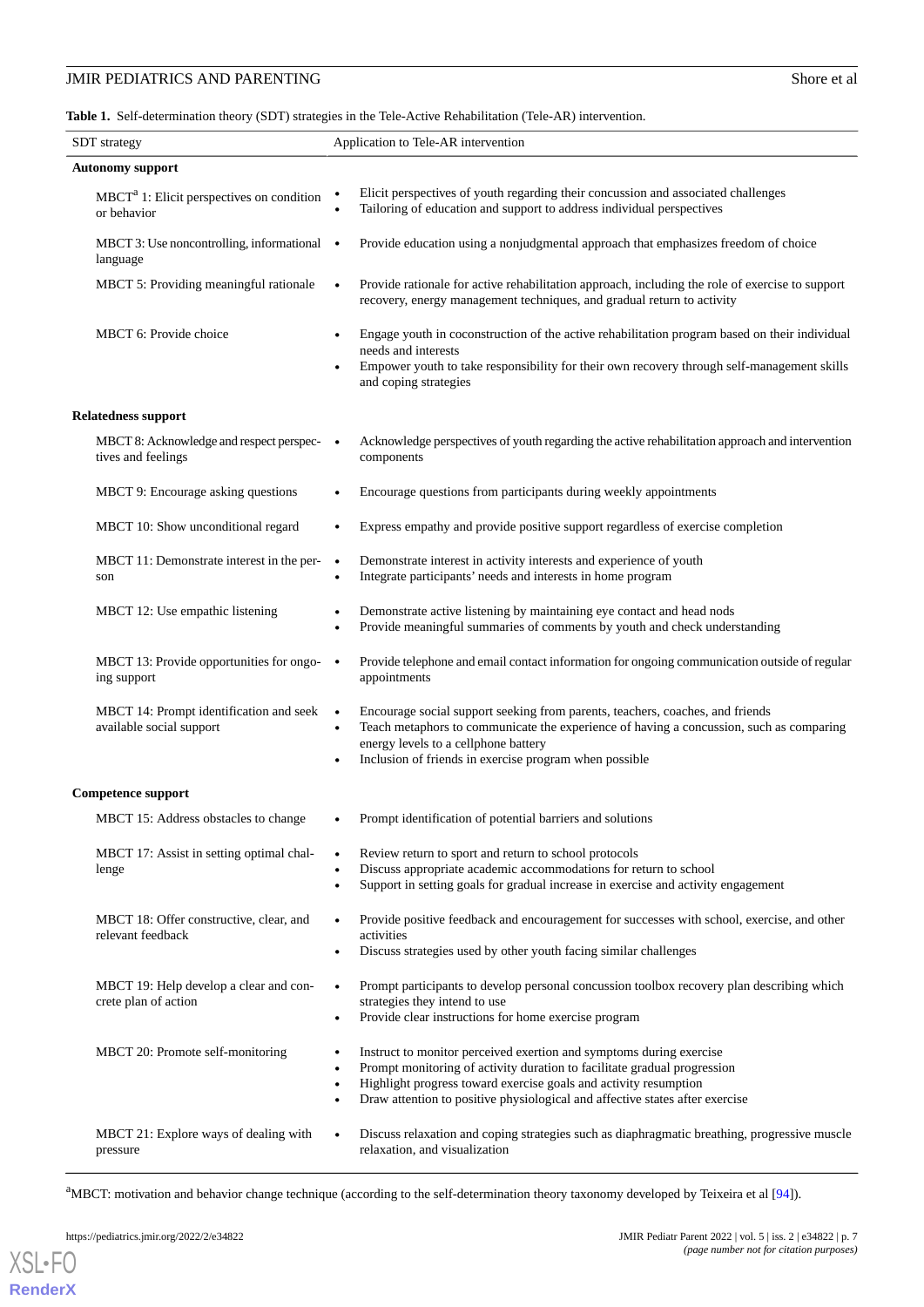### *Competence*

The Tele-AR intervention aims to promote a sense of competence by helping adolescents set optimal challenges and increase self-efficacy. This involves gradually increasing experiences of success through participation in school, exercise, and other meaningful activities. An action plan is developed with each participant to identify how they will implement strategies to support recovery (eg, energy management and relaxation). Second, participants are taught to self-monitor exertion during activities to prevent significant symptom exacerbation. They are encouraged to monitor the time during which they engage in activities such as schoolwork and screen use to facilitate gradual progression. Third, the clinician provides feedback and encouragement during appointments using a strengths-based approach, whereby participants are prompted to discuss what has gone well and which strategies they used to support success. An opportunity is provided for participants to identify barriers they are encountering and explore potential solutions with the clinician. Finally, strategies are discussed for dealing with stressful situations that could undermine competence, such as relaxation techniques (eg, deep breathing, muscle relaxation, and visualization) and seeking help.

#### *Autonomy*

Autonomy is supported by providing meaningful rationales for active rehabilitation, integrating participant perspectives in program development, and providing choice. The rationale for the active rehabilitation approach is explained to participants at the beginning of the intervention. Education is provided using nonjudgmental language integrating participant perspectives and emphasizing freedom of choice (ie, which strategies to use and how to use them). Participants are engaged in coconstructing the home program based on their needs and interests, including choice about specific exercises. The Tele-AR intervention is designed to empower youth to take responsibility for their recovery through self-management and coping skills. In a previous study, parents reported that active rehabilitation helped

<span id="page-7-0"></span>**Figure 1.** Logic model for the Tele-Active Rehabilitation intervention.

their children become more accountable for their recovery by teaching them to self-monitor their condition [\[81](#page-16-5)]. Remote service delivery may further enhance the accountability of youth by eliminating the need for parental accompaniment to appointments.

#### *Relatedness*

Relatedness (ie, feeling positive relationships with others) is fostered by the clinician through active listening, expressing empathy, and encouraging perspectives and questions from the participant. Studies from a variety of rehabilitation disciplines, including physiotherapy [\[95](#page-16-16)], occupational therapy [[96\]](#page-16-17), and psychology [\[97](#page-16-18)], demonstrate that therapeutic alliance can be developed effectively through videoconferencing. Weekly appointments foster a strong therapeutic relationship, which has been shown to influence adherence to home exercise programs [[98\]](#page-16-19). In addition, the clinician encourages social support seeking from parents, teachers, coaches, and friends using strategies identified by Kita et al [[72\]](#page-15-15). For example, because of the invisible nature of concussion, some adolescents report being called "fakers" by peers [[9\]](#page-12-7). Participants may therefore be taught metaphors to help communicate their *invisible* injury, such as comparing energy levels to a cellphone battery [\[72\]](#page-15-15). Participants are also encouraged to involve friends in the exercise program where possible, such as having a friend join their walk or including a teammate in sport-specific coordination drills.

#### **Modeling Process and Outcomes**

Modeling aims to define intervention components, explain how they relate to each other, and describe the mechanism through which they influence desired intervention outcomes [[51](#page-14-15)]. [Figure](#page-7-0) [1](#page-7-0) presents a logic model for the Tele-AR intervention. It describes the predicted effects of intervention components (ie, aerobic exercise, coordination drills, and education and support) based on the review by Gagnon et al [[28\]](#page-13-8) and published biopsychosocial models of concussion [\[38](#page-14-3),[39\]](#page-14-21). Descriptions of anticipated outcomes from each intervention component are provided in the following paragraphs.



Several reviews demonstrate the efficacy of aerobic exercise for reducing postconcussion symptoms [[22,](#page-13-20)[23](#page-13-21)]. Progressive

subsymptom threshold aerobic exercise improves autonomic function and cerebral blood flow regulation, which are impaired

 $XS$  • F( **[RenderX](http://www.renderx.com/)**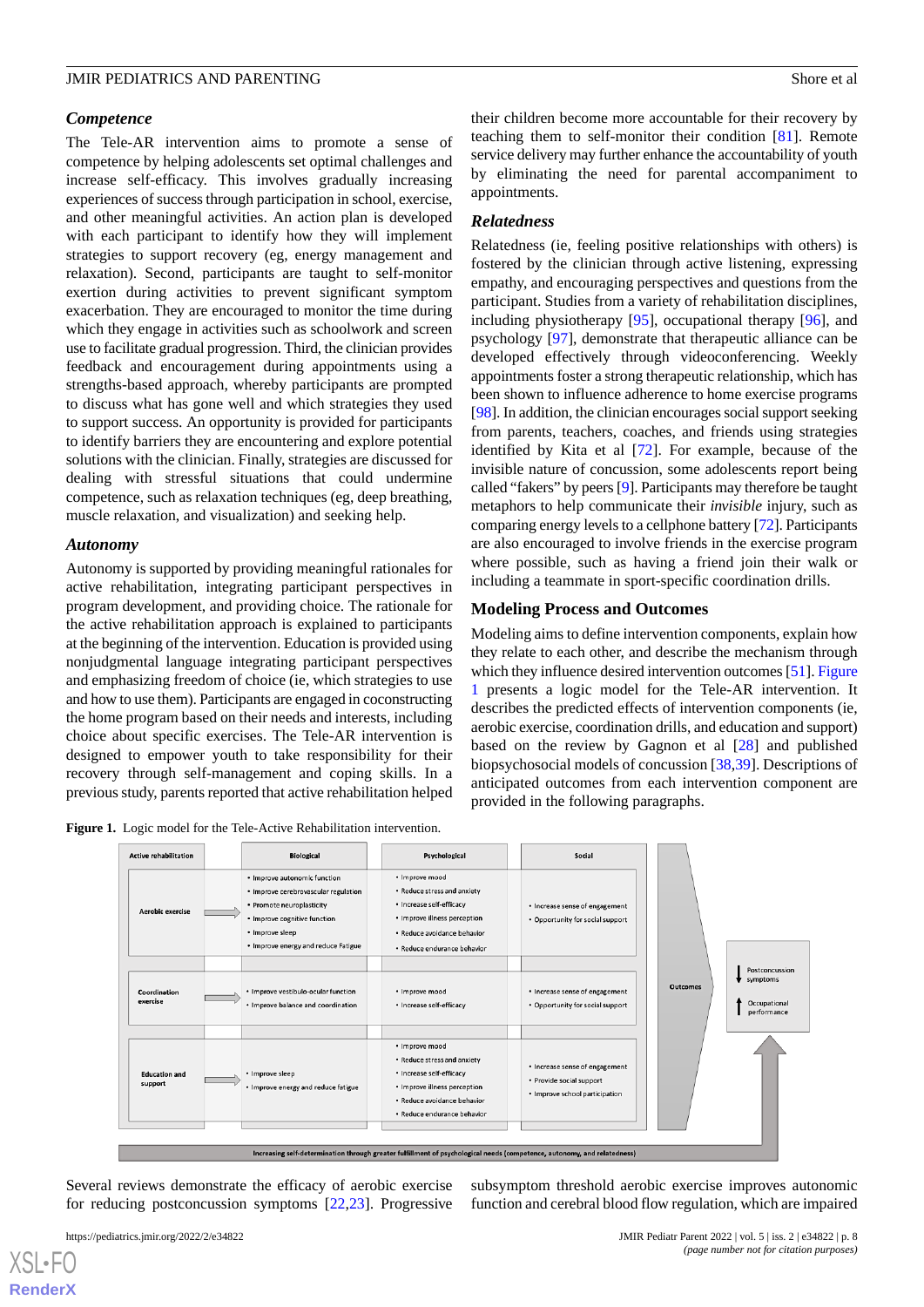after concussion [[33](#page-13-9)[-35](#page-14-0)]. Aerobic activity also facilitates neurological recovery by promoting neuroplasticity [[99\]](#page-16-20). Cardiovascular fitness improves with aerobic training, which can reduce fatigue and improve energy levels [[100\]](#page-17-0). The psychological benefits of aerobic activity include stress reduction, elevated mood, and increased self-efficacy [[101\]](#page-17-1). Supervised exercise may also reduce avoidance and endurance behaviors, both associated with poor outcomes [[67\]](#page-15-10). Graded and supervised subsymptom threshold aerobic exercise builds mastery experiences that challenge catastrophic assumptions about symptoms and activity, which may improve illness perception and reduce activity avoidance [[17\]](#page-13-19). Teaching those who display endurance behavior to monitor exertion during exercise also supports pacing strategies that facilitate activity performance [\[15](#page-13-2)]. For individuals who are experiencing restrictions after concussion, exercise can provide a sense of engagement in meaningful activity and create opportunity for social connection [\[38](#page-14-3),[81\]](#page-16-5).

According to Gagnon et al [\[28](#page-13-8)], the purpose of coordination exercises is to continue light exercise and reintroduce familiar activities in a successful context to improve mood and increase self-efficacy. Allowing choice in coordination exercises enables youth to participate in familiar meaningful activities. A previous study found that youth enjoy the coordination drills because they allow for gradual reintroduction of meaningful activities and help improve overall fitness [\[81](#page-16-5)]. These exercises may also target deficits in balance, coordination, and visual function that may occur after concussion [\[2](#page-12-11)]. Finally, sport-specific coordination training provides an opportunity for social connection because participants may complete the drills with a friend or teammate.

Education and support are essential components of concussion management consistently recommended among evidence-based guidelines [\[102](#page-17-2)]. Education about the nature of concussion and recovery timelines addresses important psychological variables that predict recovery, such as illness perception [[66\]](#page-15-9). Energy management and sleep hygiene strategies may reduce fatigue and improve energy levels [\[81](#page-16-5)]. A cohort of youth who participated in active rehabilitation identified energy management as a key component, which parents believed improved their child's self-management [[81\]](#page-16-5). Providing support and training in coping strategies may also reduce anxiety and emotional distress, which are common after concussion and predict poor outcomes [\[66](#page-15-9)]. Helping youth to identify appropriate accommodations and return-to-learn strategies can improve school participation and has been identified by families as a priority service need  $[103]$  $[103]$  $[103]$ . Families may also require

assistance modifying other activities to support a gradual return, such as playing an instrument or spending time with friends [\[7](#page-12-5)]. Ultimately, education and support may increase self-efficacy for activity performance after concussion, which has been associated with lower symptom severity in children and adolescents [[70\]](#page-15-13).

As described in the *Identifying and Applying Theory* section, the Tele-AR intervention is designed to foster satisfaction regarding competence, autonomy, and relatedness to strengthen motivation and self-determination. Fulfillment of these needs is believed to support participation in the program. It is also hypothesized that increased self-determination through active rehabilitation will directly contribute to symptom reduction and improved occupational performance.

#### **Tele-AR Intervention**

#### *Intervention Overview*

The Tele-AR intervention is a 6-week home program facilitated through weekly videoconferencing appointments with a rehabilitation clinician (kinesiologist, occupational therapist, or physical therapist). It consists of (1) aerobic exercise, (2) sport coordination drills, and (3) comprehensive concussion education and support. The following sections provide a detailed description of the intervention.

#### *Intervention Timeline*

[Figure 2](#page-9-0) presents an overview of the timeline for the Tele-AR intervention. It begins with assessment and program introduction spread over 2 appointments, each lasting for 1 hour. The first appointment is dedicated to completing the informed consent procedures for the research study and preintervention assessments (see the *Assessment* section). The second appointment consists of a participative concussion education session and collaborative coconstruction of the home program, integrating the participant's individual needs and interests within the three components (aerobics, coordination drills, and education and support).

During weeks 1 to 6, participants are asked to perform the home exercise program 3 days per week and meet with the research clinician once per week. The purpose of weekly appointments is to provide continued education and support, modify the exercise program as appropriate, and strengthen motivation for engaging in the home program and other daily activities. The week 3 appointment includes symptom reassessment to evaluate interim changes. Significant deterioration at this point could indicate a need for in-person reassessment or referral to other providers [\[87](#page-16-8)]. Postintervention assessment occurs in week 6.

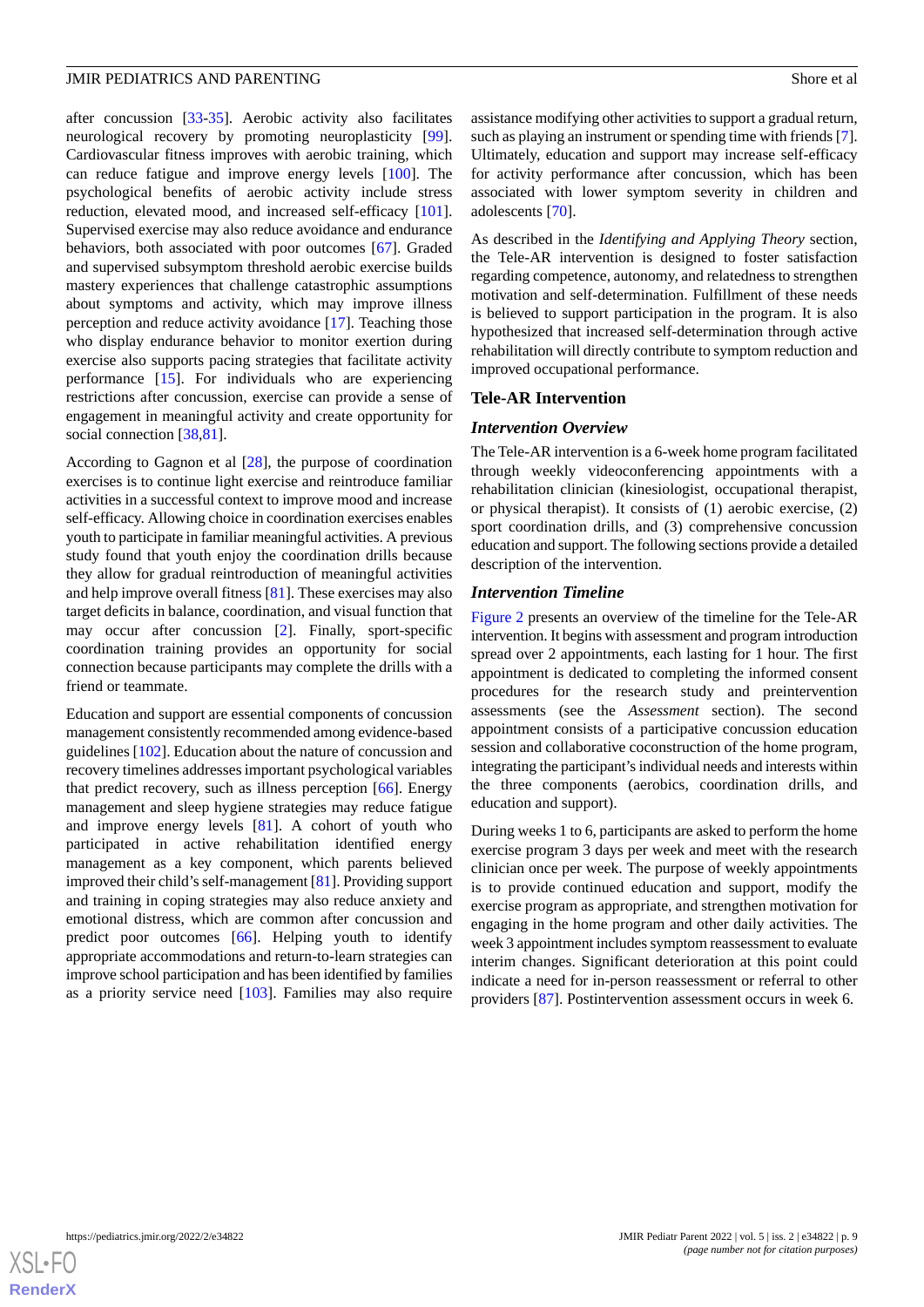<span id="page-9-0"></span>**Figure 2.** Overview of the Tele-Active Rehabilitation intervention. COPM: Canadian Occupational Performance Measure; PCSI: Postconcussion Symptom Inventory.



#### *Assessment*

Preintervention assessment is conducted through a clinical interview with youth and their parents during the first appointment and is used to inform home program prescription. Assessment is repeated in week 6 to evaluate postintervention changes.

Assessment is intentionally targeted to ensure clinical application. It includes clinical history of injury details and factors known to affect recovery (eg, concussion history, medical and mental health history, and social history [[3](#page-12-1)[,58](#page-15-1)]), self-reported symptom rating (Postconcussion Symptom Inventory [[59\]](#page-15-2)), and self-perceived occupational performance, a measure of performance in daily activities (Canadian Occupational Performance Measure [[104\]](#page-17-4)). These measures reflect current understanding of concussion recovery and call for patient-reported outcome measures in concussion rehabilitation that focus on function and well-being [[13](#page-13-0)[,105](#page-17-5)].

## *Intervention Components*

#### **Overview**

[XSL](http://www.w3.org/Style/XSL)•FO **[RenderX](http://www.renderx.com/)**

The Tele-AR intervention comprises the following components: (1) aerobic exercise, (2) sport coordination drills, and (3)

comprehensive concussion education and support. Components are individually tailored to the specific needs of each participant. The exercise program is prescribed for 3 days per week to promote compliance by minimizing disruption to daily activities and to allow for comparison between days with and without exercise. Imhoff et al [[32\]](#page-13-7) showed that 3 sessions per week is sufficient to facilitate symptom reduction and was associated with high treatment adherence. A description of each component is provided in the following sections.

#### **Aerobic Exercise**

After initial assessment, each participant is prescribed aerobic exercise beginning with 10 minutes of low-intensity activity at level 4 (*Just feeling a strain*) on the Pictorial Children's Effort Rating Table (PCERT) [\[106](#page-17-6)]. Aerobic exercise may be completed on an exercise machine (treadmill, stationary bike, or elliptical trainer), indoor track, or outdoor space, depending on resources available. Participants are instructed to terminate exercise and rest upon symptom exacerbation (see *Safety* section); the time to symptom exacerbation becomes the new target duration. Exercise duration and intensity are progressed during weekly appointments if symptoms are well tolerated, following the standardized protocol presented in [Table 2.](#page-10-0)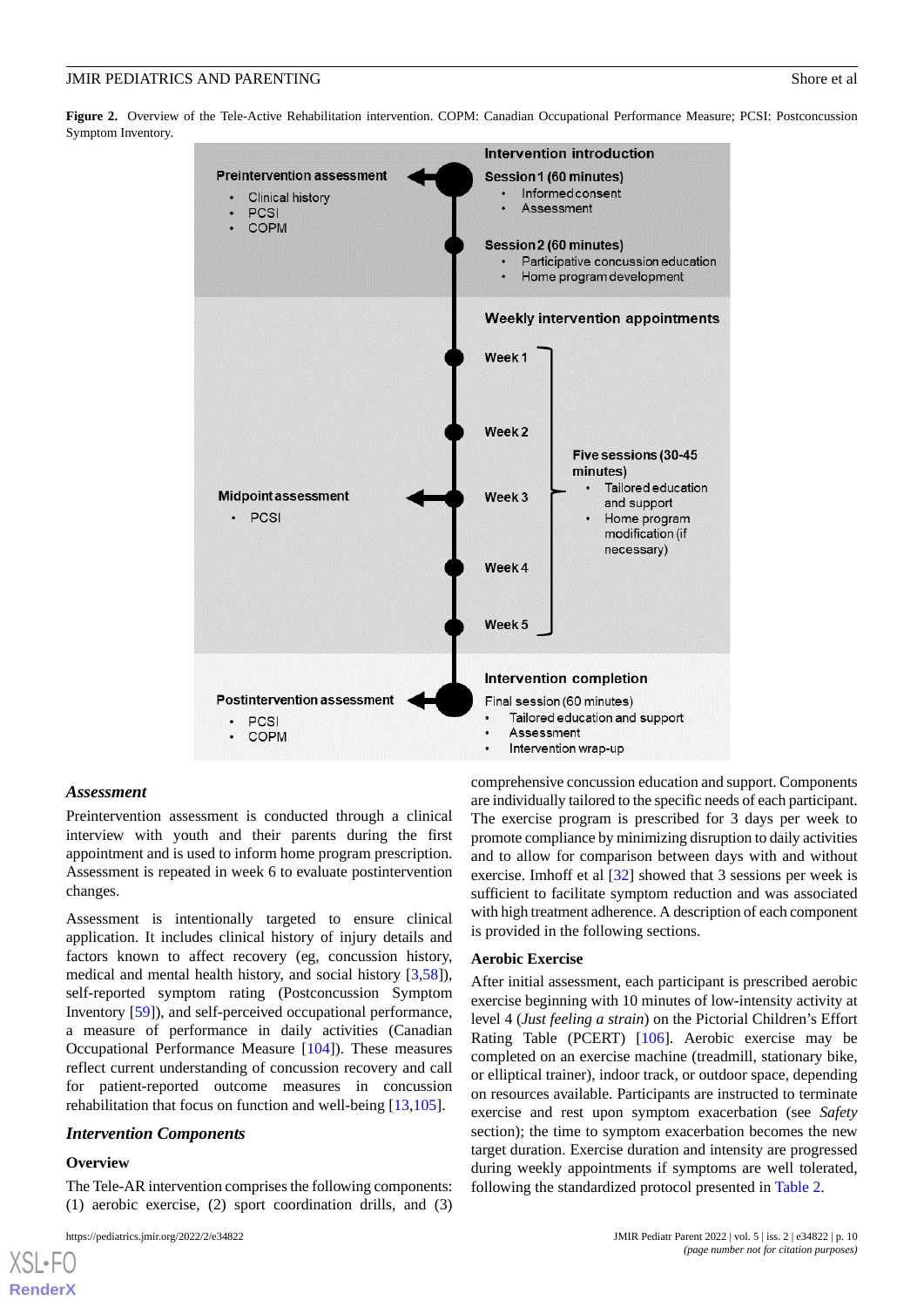The initial aerobic prescription (10 minutes, PCERT level 4) is based on the time to symptom exacerbation reported by Gagnon et al [[28\]](#page-13-8) and Dobney et al [\[26](#page-13-14)] among youth initiating active rehabilitation. This prescription is consistent with other study protocols [\[31](#page-13-6),[107\]](#page-17-7), as well as recommendations from literature reviews and clinical guidelines for exercise after concussion

[[108](#page-17-8)[,109\]](#page-17-9). Previous studies demonstrate the utility of perceived exertion as a method for prescribing exercise to youth with concussion [\[32](#page-13-7),[110\]](#page-17-10). The PCERT is a validated tool for assessing effort perception in youth [[106\]](#page-17-6) and has been used previously to facilitate the home program in active rehabilitation [[26,](#page-13-14)[29-](#page-13-17)[31\]](#page-13-6).

<span id="page-10-0"></span>Table 2. Aerobic exercise progression<sup>a</sup> protocol.

| Week                        | Duration (minutes) | Intensity (PCERT <sup>b</sup> level) |
|-----------------------------|--------------------|--------------------------------------|
|                             | 10                 |                                      |
| $\mathcal{D}_{\mathcal{L}}$ | 15                 |                                      |
| 3                           | 15                 |                                      |
| $\overline{4}$              | 20                 |                                      |
| $\mathcal{D}$               | 20                 | 6                                    |
| 6                           | 30                 | h                                    |

<sup>a</sup>Progression was only recommended if significant symptom exacerbation did not occur in the previous week. <sup>b</sup>PCERT: Pictorial Children's Effort Rating Table.

#### **Coordination Drills**

Coordination drills are individualized based on participant interests and preintervention assessments. They may target balance, coordination, sport-specific skills, or general health exercises. For example, a basketball player may be given shooting drills first performed stationary and progressed to include dynamic movement. Coordination exercises are performed for up to 10 minutes at the same intensity as the aerobic component and are also terminated at the onset of any new or worsening symptoms. Participants are provided with written instructions outlining the details of their home exercise program.

#### **Education and Support**

Individualized education and support regarding symptom management and return to activity are provided to participants throughout the intervention. The education curriculum is based on the evidence-supported *Concussion & You* self-management program [\[111](#page-17-11)], which covers topics that include energy management, relaxation, nutrition, hydration, sleep hygiene, and return to school and sport. Education material is delivered through a participative session and reviewed weekly with specific application to challenges experienced by participants in their daily life. Participants are also provided with the *Concussion & You* education handbook [\[112](#page-17-12)] to consolidate information.

#### *Technology*

Appointments in the Tele-AR intervention are conducted through real-time videoconferencing using a secure platform that meets health privacy standards and allows for collaboration features such as screen sharing. The clinician uses a standard laptop or desktop computer, and participants may engage in the videoconferencing appointments using a computer, tablet, or smartphone.

Videoconferencing is believed to facilitate therapeutic rapport and is the most common method of communication in

telerehabilitation for children [\[46](#page-14-10)]. Mental health support for youth is acceptable and effective when delivered through videoconferencing [[113\]](#page-17-13), and a study in adolescents with concussion found similar ratings of therapeutic alliance and satisfaction between face-to-face and video telehealth visits [[114\]](#page-17-14). Although some individuals with concussion experience screen sensitivity, current evidence does not indicate that strict avoidance of screens improves recovery [[115\]](#page-17-15), supporting instead an individualized approach to screen use within tolerable limits. Other screen-based interventions for concussion have been tolerated well, with no screen sensitivity issues reported [[116](#page-17-16)[,117\]](#page-17-17). Subsequent feasibility testing of this intervention will assess participant perceptions and experiences engaging in video-based appointments.

## *Safety*

Special attention must be paid to ensure safety in telehealth interventions. Safety considerations for the Tele-AR intervention are summarized in [Textbox 2.](#page-11-0)

Education regarding activity-related symptom exacerbation and the appropriate response is provided during program prescription. Evidence suggests that activity-related symptom exacerbations are transient and not detrimental to recovery [[118\]](#page-17-18). Exercise-related symptom exacerbation generally resolves within 1 hour of rest [[17,](#page-13-19)[25](#page-13-5)[,26](#page-13-14)]. Participants are instructed to terminate exercise upon significant symptom exacerbation, which is operationalized according to the definition from Leddy et al  $[119]$  $[119]$  as an increase of  $\geq$ 3 points on a 10-point visual analog scale (VAS) [\[119](#page-17-19)]. Participants are familiarized with the Wong-Baker FACES pain rating VAS for symptoms [\[119](#page-17-19)]. The VAS is used by participants to rate their current overall symptom experience before exercise and monitor for any increase during the activity. Participants are instructed to contact the research team if any of the following occurs: (1) exercise-induced symptom exacerbation that does not subside within 24 hours of rest, (2) exercise-induced symptom exacerbation experienced during consecutive exercise sessions, and (3) the participant has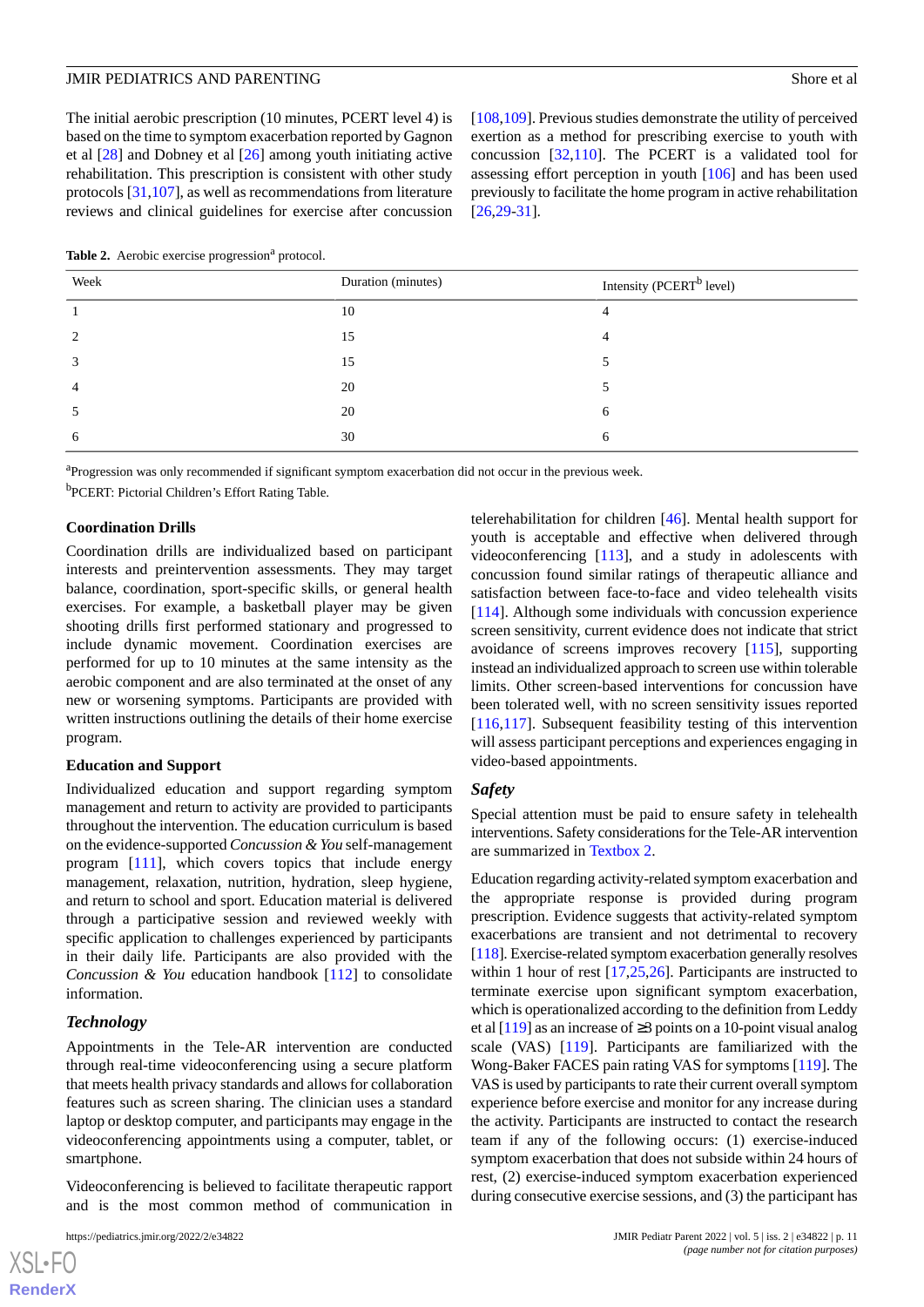concerns about exercise. In these scenarios, the research team provides appropriate support, discusses potential exercise program modification, and considers referral to the primary care provider or other providers. The stopping rule described by

Dobney et al [[26\]](#page-13-14) is used, whereby the exercise program is suspended if symptom exacerbation occurs during 3 consecutive sessions despite exercise modification.

<span id="page-11-0"></span>**Textbox 2.** Safety considerations for the Tele-Active Rehabilitation intervention.

#### **Symptom exacerbation considerations**

- Education regarding activity-related symptom exacerbation and appropriate response
- Participants instructed to terminate exercise and rest upon significant symptom exacerbation (an increase of ≥3 points on a 10-point visual analog scale)
- Suspension of exercise program pending medical clearance if symptom exacerbation occurs during 3 consecutive sessions despite exercise modification
- Participants instructed to contact the research team in the event of exercise-induced symptom exacerbation that does not subside within 24 hours of rest or exercise-induced symptom exacerbation during consecutive exercise sessions

#### **Exercise safety considerations**

- Preparticipation screening of contraindications to exercise
- Ensuring an open space for exercise free from tripping hazards
- Advising on use of support for balance (if needed)
- Considering parental supervision during exercise sessions

#### **General telehealth considerations**

- Confirming participant location, emergency contact information, and alternative methods of communication before appointment commencement
- Development of safety protocol in case of acute medical or mental health emergency

## *Discussion*

#### **Contributions**

In this paper, we describe the development and theoretical foundation of the Tele-AR intervention for youth with concussion, specifically designed for remote service delivery. Development was guided by the MRC framework for complex interventions, involving the integration of existing evidence with appropriate theory [\[50](#page-14-14)]. Although growing evidence supports an active approach to concussion rehabilitation involving closely monitored progressive exercise combined with education and support, families often face several barriers that limit engagement in such care. The Tele-AR intervention was created to address these barriers. Intervention development is an iterative process, and results from an ongoing mixed methods feasibility study will inform further improvements.

The Tele-AR intervention builds on previous work advocating for a holistic approach to concussion care that emphasizes function and general well-being [\[13](#page-13-0)]. It is among the first interventions designed to improve activity and participation among youth with concussion [\[120](#page-17-20)]. Components are designed to concurrently address biological, psychological, and social aspects of concussion in a remote service delivery format. We emphasize education and support as essential to the intervention and expand the notion of active rehabilitation to facilitate motivation and performance in activities that are meaningful to the individual.

## **Further Study**

The logic model presented here requires further study. Evaluating changes in identified biopsychosocial constructs may improve clinical delivery of active rehabilitation. Continued efforts to reconceptualize recovery from concussion through a biopsychosocial lens with an emphasis on function and participation may also identify new targets for change in rehabilitation and inform a stronger theoretical framework [\[13](#page-13-0)]. The qualitative exploration of youth and parent perspectives regarding perceived needs from the Tele-AR intervention is addressed in the feasibility study, and it will help refine intervention components and delivery.

The development process involved extensive review of the literature to integrate current evidence. However, the literature review methodology was not systematic and thus may be subject to selection bias or missed publications. In addition, most of the literature was reviewed before the COVID-19 pandemic when telehealth use and scholarship rapidly increased. Given the breadth of active rehabilitation approaches described in the literature and rapid growth of research in this field, future work using a more intentional review methodology and original investigation is warranted to determine optimal intervention approaches. All studies identified in the review implemented individual interventions. Group interventions may foster a greater sense of relatedness and social support and should be explored in this population.

## **Conclusions**

Tele-AR complements ongoing telemedicine initiatives to improve access to concussion care [[49\]](#page-14-13) and may represent an

```
XSL•FO
RenderX
```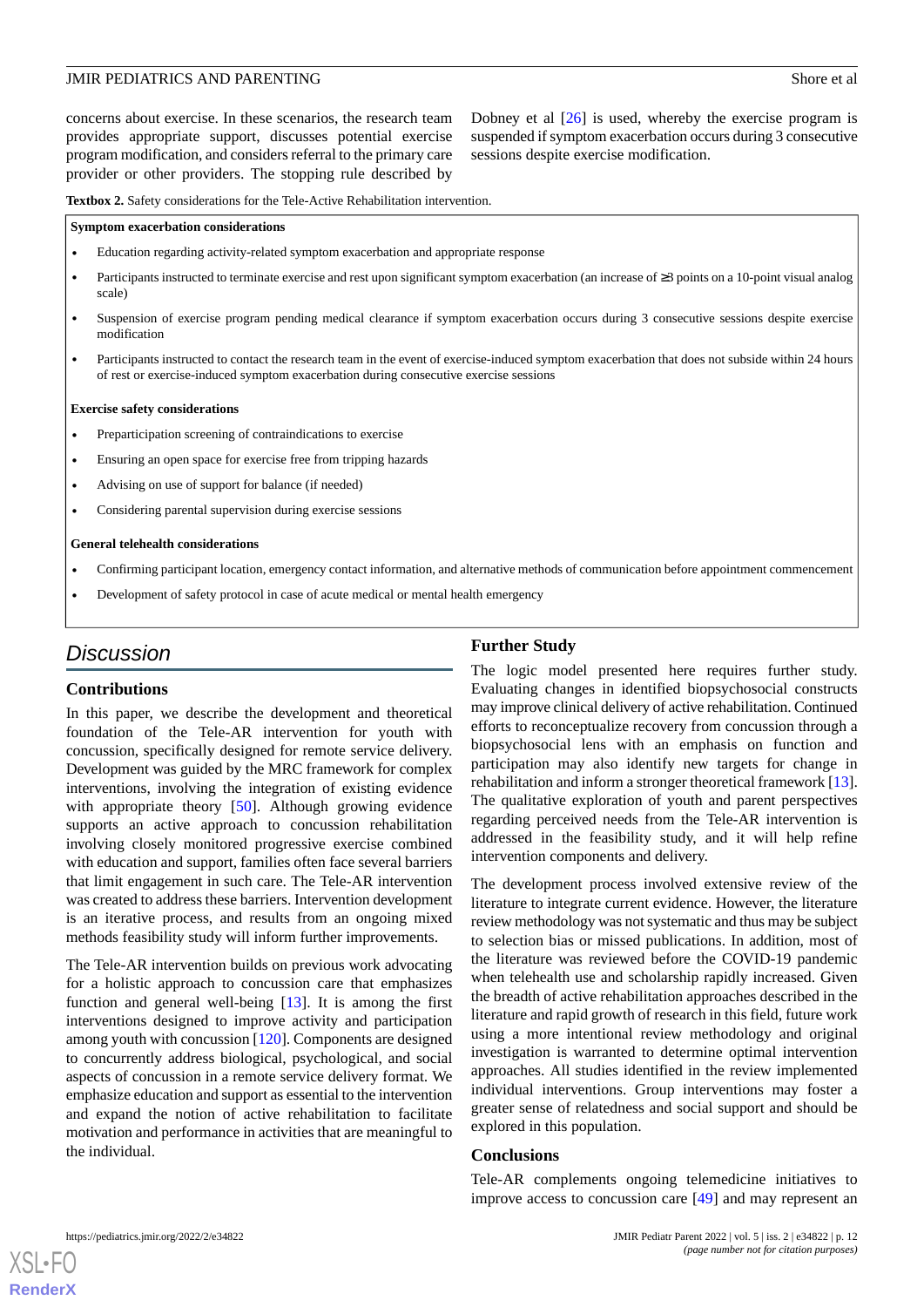accessible proactive intervention for those identified as high risk for prolonged recovery. The literature reviewed here may also be helpful to clinicians and families of youth with concussion to inform remote care during the COVID-19 pandemic. Research to evaluate the feasibility of this intervention is underway, and if warranted, more rigorous study should be undertaken to determine intervention effects and contribute to identifying best practices for telehealth concussion services that support youth in a timely return to activity.

## **Acknowledgments**

This research was supported by the Canadian Institutes of Health Research (Frederick Banting and Charles Best Canada Graduate Scholarship Master's Awards), Ontario Graduate Scholarship, and the Hilda and William Courtney Clayton Pediatric Fund. The authors thank the Outcomes, Advocacy and Knowledge (OAK) Concussion Lab team (University of Toronto) for their assistance in preparing this manuscript.

## **Conflicts of Interest**

NR is a holder of a Canada Research Chair (Tier 2) in Pediatric Concussion and reports receiving grants and research funding from the Canadian Institutes of Health Research, Ontario Neurotrauma Foundation, Public Health Agency of Canada, Parachute Canada, Special Olympics Canada, Greater Toronto Hockey League, Dr Tom Pashby Sport Safety Fund, Holland Bloorview Kids Rehabilitation Hospital, and Scotiabank. NR is an investigator in a multicenter study funded by the National Football League Scientific Advisory Board; NR does not receive any research funding or financial benefit. NR is a minority shareholder in 360 Concussion Care, an interdisciplinary concussion clinic.

## <span id="page-12-12"></span>**Multimedia Appendix 1**

<span id="page-12-0"></span>Intervention characteristics among studies included in the review. [[PDF File \(Adobe PDF File\), 131 KB](https://jmir.org/api/download?alt_name=pediatrics_v5i2e34822_app1.pdf&filename=e0f4088dd8b0c796ae147a425f43fe30.pdf)-[Multimedia Appendix 1\]](https://jmir.org/api/download?alt_name=pediatrics_v5i2e34822_app1.pdf&filename=e0f4088dd8b0c796ae147a425f43fe30.pdf)

## **References**

- <span id="page-12-11"></span>1. Zemek RL, Grool AM, Rodriguez Duque D, DeMatteo C, Rothman L, Benchimol EI, et al. Annual and seasonal trends in ambulatory visits for pediatric concussion in Ontario between 2003 and 2013. J Pediatr 2017;181:222-8.e2. [doi: [10.1016/j.jpeds.2016.10.067\]](http://dx.doi.org/10.1016/j.jpeds.2016.10.067) [Medline: [27843008](http://www.ncbi.nlm.nih.gov/entrez/query.fcgi?cmd=Retrieve&db=PubMed&list_uids=27843008&dopt=Abstract)]
- <span id="page-12-1"></span>2. McCrory P, Meeuwisse W, Dvořák J, Aubry M, Bailes J, Broglio S, et al. Consensus statement on concussion in sport-the 5th international conference on concussion in sport held in Berlin, October 2016. Br J Sports Med 2017;51(11):838-847. [doi: [10.1136/bjsports-2017-097699\]](http://dx.doi.org/10.1136/bjsports-2017-097699) [Medline: [28446457](http://www.ncbi.nlm.nih.gov/entrez/query.fcgi?cmd=Retrieve&db=PubMed&list_uids=28446457&dopt=Abstract)]
- <span id="page-12-2"></span>3. Zemek R, Barrowman N, Freedman SB, Gravel J, Gagnon I, McGahern C, Pediatric Emergency Research Canada (PERC) Concussion Team. Clinical risk score for persistent postconcussion symptoms among children with acute concussion in the ED. JAMA 2016;315(10):1014-1025. [doi: [10.1001/jama.2016.1203](http://dx.doi.org/10.1001/jama.2016.1203)] [Medline: [26954410](http://www.ncbi.nlm.nih.gov/entrez/query.fcgi?cmd=Retrieve&db=PubMed&list_uids=26954410&dopt=Abstract)]
- <span id="page-12-4"></span><span id="page-12-3"></span>4. Valovich McLeod T, Bay RC, Lam KC, Snyder Valier AR. The association between length of recovery following sport-related concussion and generic and specific health-related quality of life in adolescent athletes: a prospective, longitudinal study. J Head Trauma Rehabil 2019;34(1):E1-E9. [doi: [10.1097/HTR.0000000000000394](http://dx.doi.org/10.1097/HTR.0000000000000394)] [Medline: [29863613](http://www.ncbi.nlm.nih.gov/entrez/query.fcgi?cmd=Retrieve&db=PubMed&list_uids=29863613&dopt=Abstract)]
- <span id="page-12-6"></span><span id="page-12-5"></span>5. Howell DR, Wilson JC, Kirkwood MW, Grubenhoff JA. Quality of life and symptom burden 1 month after concussion in children and adolescents. Clin Pediatr (Phila) 2019;58(1):42-49. [doi: [10.1177/0009922818806308\]](http://dx.doi.org/10.1177/0009922818806308) [Medline: [30311786](http://www.ncbi.nlm.nih.gov/entrez/query.fcgi?cmd=Retrieve&db=PubMed&list_uids=30311786&dopt=Abstract)]
- <span id="page-12-7"></span>6. Townsend EA, Polatajko HJ. Enabling occupation II: advancing an occupational therapy vision for health, well-being, & justice through occupation. Ottawa, Canada: Canadian Association of Occupational Therapists; 2007.
- 7. Sang RC, Vawda Y, Greenspoon D, Reed N, Hunt AW. An innovative approach to measuring youth concussion recovery: occupational performance. Br J Occup Ther 2019;83(4):220-227. [doi: [10.1177/0308022619851415\]](http://dx.doi.org/10.1177/0308022619851415)
- <span id="page-12-8"></span>8. Iadevaia C, Roiger T, Zwart MB. Qualitative examination of adolescent health-related quality of life at 1 year postconcussion. J Athl Train 2015;50(11):1182-1189 [\[FREE Full text\]](https://meridian.allenpress.com/jat/article-lookup/doi/10.4085/1062-6050-50.11.02) [doi: [10.4085/1062-6050-50.11.02\]](http://dx.doi.org/10.4085/1062-6050-50.11.02) [Medline: [26509684\]](http://www.ncbi.nlm.nih.gov/entrez/query.fcgi?cmd=Retrieve&db=PubMed&list_uids=26509684&dopt=Abstract)
- <span id="page-12-9"></span>9. Valovich McLeod TC, Wagner AJ, Bacon CE. Lived experiences of adolescent athletes following sport-related concussion. Orthop J Sports Med 2017;5(12):2325967117745033 [[FREE Full text](https://journals.sagepub.com/doi/10.1177/2325967117745033?url_ver=Z39.88-2003&rfr_id=ori:rid:crossref.org&rfr_dat=cr_pub%3dpubmed)] [doi: [10.1177/2325967117745033\]](http://dx.doi.org/10.1177/2325967117745033) [Medline: [29276716](http://www.ncbi.nlm.nih.gov/entrez/query.fcgi?cmd=Retrieve&db=PubMed&list_uids=29276716&dopt=Abstract)]
- <span id="page-12-10"></span>10. Renaud MI, van de Port IG, Catsman-Berrevoets CE, Jellema K, Lambregts SA, van Heugten CM. Activities and participation in the first 6 months after mild traumatic brain injury in children and adolescents. J Head Trauma Rehabil 2020;35(6):E501-E512. [doi: [10.1097/HTR.0000000000000584\]](http://dx.doi.org/10.1097/HTR.0000000000000584) [Medline: [32472841](http://www.ncbi.nlm.nih.gov/entrez/query.fcgi?cmd=Retrieve&db=PubMed&list_uids=32472841&dopt=Abstract)]
- 11. DiFazio M, Silverberg ND, Kirkwood MW, Bernier R, Iverson GL. Prolonged activity restriction after concussion: are we worsening outcomes? Clin Pediatr (Phila) 2016;55(5):443-451. [doi: [10.1177/0009922815589914](http://dx.doi.org/10.1177/0009922815589914)] [Medline: [26130391](http://www.ncbi.nlm.nih.gov/entrez/query.fcgi?cmd=Retrieve&db=PubMed&list_uids=26130391&dopt=Abstract)]
- 12. Silverberg ND, Iverson GL. Is rest after concussion "the best medicine?": recommendations for activity resumption following concussion in athletes, civilians, and military service members. J Head Trauma Rehabil 2013;28(4):250-259. [doi: [10.1097/HTR.0b013e31825ad658](http://dx.doi.org/10.1097/HTR.0b013e31825ad658)] [Medline: [22688215\]](http://www.ncbi.nlm.nih.gov/entrez/query.fcgi?cmd=Retrieve&db=PubMed&list_uids=22688215&dopt=Abstract)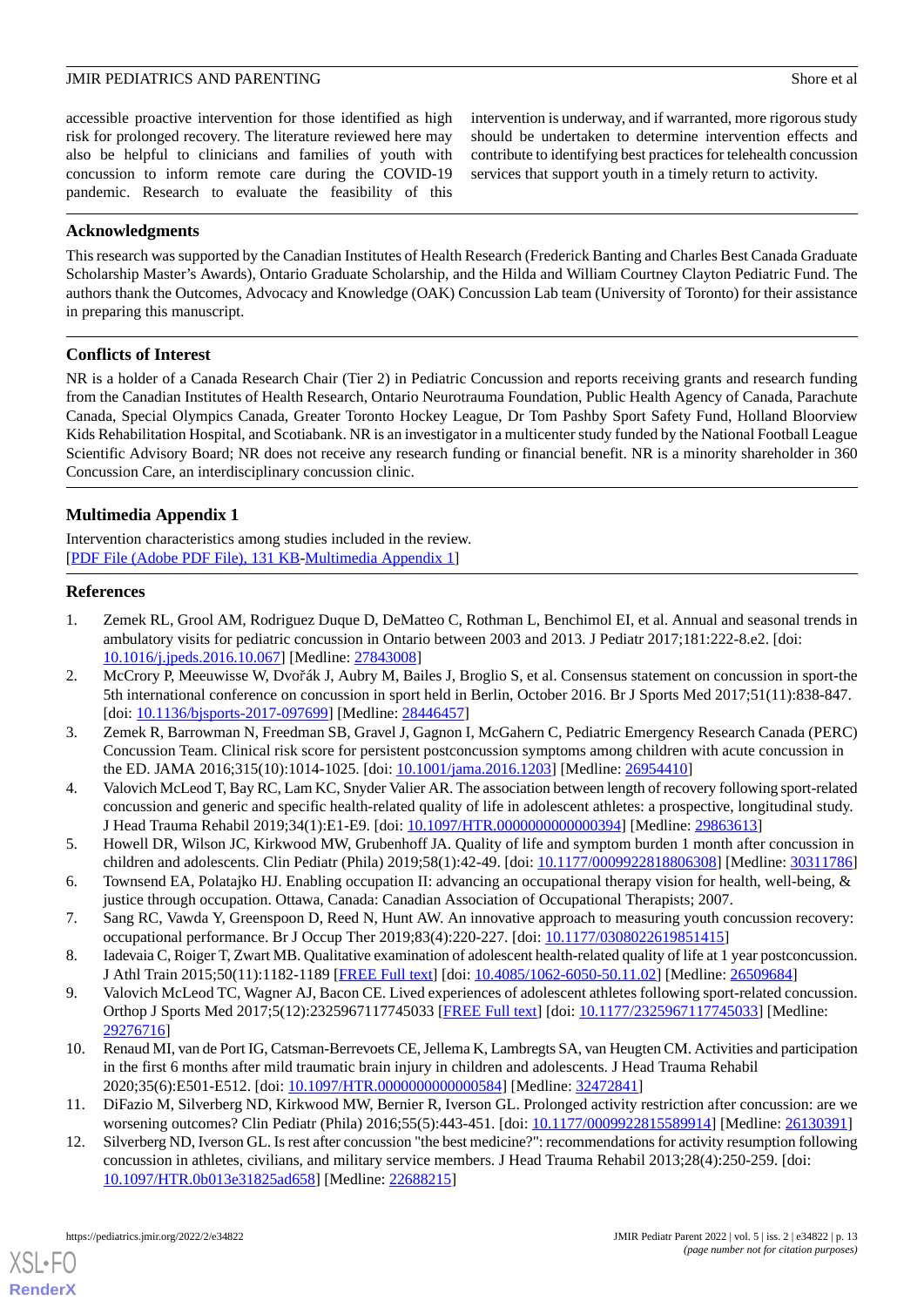- <span id="page-13-0"></span>13. Gagnon I. Determining outcome in children and adolescents after concussion: viewing things more holistically. J Orthop Sports Phys Ther 2019;49(11):855-863. [doi: [10.2519/jospt.2019.8918\]](http://dx.doi.org/10.2519/jospt.2019.8918) [Medline: [31597547](http://www.ncbi.nlm.nih.gov/entrez/query.fcgi?cmd=Retrieve&db=PubMed&list_uids=31597547&dopt=Abstract)]
- <span id="page-13-1"></span>14. Harris MB, Rafeedie S, McArthur D, Babikian T, Snyder A, Polster D, et al. Addition of occupational therapy to an interdisciplinary concussion clinic improves identification of functional impairments. J Head Trauma Rehabil 2019;34(6):425-432. [doi: [10.1097/HTR.0000000000000544](http://dx.doi.org/10.1097/HTR.0000000000000544)] [Medline: [31688379](http://www.ncbi.nlm.nih.gov/entrez/query.fcgi?cmd=Retrieve&db=PubMed&list_uids=31688379&dopt=Abstract)]
- <span id="page-13-3"></span><span id="page-13-2"></span>15. Paniccia MJ, Reed NP. Dove and hawk profiles in youth concussion: rethinking occupational performance. Can J Occup Ther 2017;84(2):111-118. [doi: [10.1177/0008417416688302](http://dx.doi.org/10.1177/0008417416688302)] [Medline: [28462668\]](http://www.ncbi.nlm.nih.gov/entrez/query.fcgi?cmd=Retrieve&db=PubMed&list_uids=28462668&dopt=Abstract)
- <span id="page-13-19"></span>16. Kurowski BG, Hugentobler J, Quatman-Yates C, Taylor J, Gubanich PJ, Altaye M, et al. Aerobic exercise for adolescents with prolonged symptoms after mild traumatic brain injury: an exploratory randomized clinical trial. J Head Trauma Rehabil 2017;32(2):79-89 [[FREE Full text](http://europepmc.org/abstract/MED/27120294)] [doi: [10.1097/HTR.0000000000000238](http://dx.doi.org/10.1097/HTR.0000000000000238)] [Medline: [27120294](http://www.ncbi.nlm.nih.gov/entrez/query.fcgi?cmd=Retrieve&db=PubMed&list_uids=27120294&dopt=Abstract)]
- <span id="page-13-18"></span>17. Chrisman SP, Whitlock KB, Mendoza JA, Burton MS, Somers E, Hsu A, et al. Pilot randomized controlled trial of an exercise program requiring minimal in-person visits for youth with persistent sport-related concussion. Front Neurol 2019;10:623 [[FREE Full text](https://doi.org/10.3389/fneur.2019.00623)] [doi: [10.3389/fneur.2019.00623](http://dx.doi.org/10.3389/fneur.2019.00623)] [Medline: [31316446](http://www.ncbi.nlm.nih.gov/entrez/query.fcgi?cmd=Retrieve&db=PubMed&list_uids=31316446&dopt=Abstract)]
- <span id="page-13-12"></span>18. Chrisman SP, Whitlock KB, Somers E, Burton MS, Herring SA, Rowhani-Rahbar A, et al. Pilot study of the sub-symptom threshold exercise program (SSTEP) for persistent concussion symptoms in youth. NeuroRehabilitation 2017;40(4):493-499. [doi: [10.3233/NRE-161436](http://dx.doi.org/10.3233/NRE-161436)] [Medline: [28222566](http://www.ncbi.nlm.nih.gov/entrez/query.fcgi?cmd=Retrieve&db=PubMed&list_uids=28222566&dopt=Abstract)]
- <span id="page-13-13"></span>19. Leddy JJ, Haider MN, Ellis MJ, Mannix R, Darling SR, Freitas MS, et al. Early subthreshold aerobic exercise for sport-related concussion: a randomized clinical trial. JAMA Pediatr 2019;173(4):319-325 [\[FREE Full text\]](http://europepmc.org/abstract/MED/30715132) [doi: [10.1001/jamapediatrics.2018.4397](http://dx.doi.org/10.1001/jamapediatrics.2018.4397)] [Medline: [30715132\]](http://www.ncbi.nlm.nih.gov/entrez/query.fcgi?cmd=Retrieve&db=PubMed&list_uids=30715132&dopt=Abstract)
- <span id="page-13-16"></span>20. Leddy JJ, Haider MN, Hinds AL, Darling S, Willer BS. A preliminary study of the effect of early aerobic exercise treatment for sport-related concussion in males. Clin J Sport Med 2019;29(5):353-360 [[FREE Full text](http://europepmc.org/abstract/MED/30239422)] [doi: [10.1097/JSM.0000000000000663\]](http://dx.doi.org/10.1097/JSM.0000000000000663) [Medline: [30239422](http://www.ncbi.nlm.nih.gov/entrez/query.fcgi?cmd=Retrieve&db=PubMed&list_uids=30239422&dopt=Abstract)]
- <span id="page-13-20"></span>21. Leddy JJ, Kozlowski K, Donnelly JP, Pendergast DR, Epstein LH, Willer B. A preliminary study of subsymptom threshold exercise training for refractory post-concussion syndrome. Clin J Sport Med 2010;20(1):21-27. [doi: [10.1097/JSM.0b013e3181c6c22c](http://dx.doi.org/10.1097/JSM.0b013e3181c6c22c)] [Medline: [20051730](http://www.ncbi.nlm.nih.gov/entrez/query.fcgi?cmd=Retrieve&db=PubMed&list_uids=20051730&dopt=Abstract)]
- <span id="page-13-21"></span><span id="page-13-4"></span>22. Langevin P, Frémont P, Fait P, Dubé MO, Bertrand-Charette M, Roy JS. Aerobic exercise for sport-related concussion: a systematic review and meta-analysis. Med Sci Sports Exerc 2020;52(12):2491-2499. [doi: [10.1249/MSS.0000000000002402\]](http://dx.doi.org/10.1249/MSS.0000000000002402) [Medline: [32520867](http://www.ncbi.nlm.nih.gov/entrez/query.fcgi?cmd=Retrieve&db=PubMed&list_uids=32520867&dopt=Abstract)]
- 23. Lal A, Kolakowsky-Hayner SA, Ghajar J, Balamane M. The effect of physical exercise after a concussion: a systematic review and meta-analysis. Am J Sports Med 2018;46(3):743-752. [doi: [10.1177/0363546517706137\]](http://dx.doi.org/10.1177/0363546517706137) [Medline: [28570092](http://www.ncbi.nlm.nih.gov/entrez/query.fcgi?cmd=Retrieve&db=PubMed&list_uids=28570092&dopt=Abstract)]
- <span id="page-13-5"></span>24. Willer BS, Haider MN, Bezherano I, Wilber CG, Mannix R, Kozlowski K, et al. Comparison of rest to aerobic exercise and placebo-like treatment of acute sport-related concussion in male and female adolescents. Arch Phys Med Rehabil 2019;100(12):2267-2275 [[FREE Full text](http://europepmc.org/abstract/MED/31377190)] [doi: [10.1016/j.apmr.2019.07.003\]](http://dx.doi.org/10.1016/j.apmr.2019.07.003) [Medline: [31377190](http://www.ncbi.nlm.nih.gov/entrez/query.fcgi?cmd=Retrieve&db=PubMed&list_uids=31377190&dopt=Abstract)]
- <span id="page-13-14"></span><span id="page-13-10"></span>25. Chan C, Iverson GL, Purtzki J, Wong K, Kwan V, Gagnon I, et al. Safety of active rehabilitation for persistent symptoms after pediatric sport-related concussion: a randomized controlled trial. Arch Phys Med Rehabil 2018;99(2):242-249. [doi: [10.1016/j.apmr.2017.09.108\]](http://dx.doi.org/10.1016/j.apmr.2017.09.108) [Medline: [28989074](http://www.ncbi.nlm.nih.gov/entrez/query.fcgi?cmd=Retrieve&db=PubMed&list_uids=28989074&dopt=Abstract)]
- <span id="page-13-8"></span>26. Dobney DM, Grilli L, Beaulieu C, Straub M, Galli C, Saklas M, et al. Feasibility of early active rehabilitation for concussion recovery in youth: a randomized trial. Clin J Sport Med 2020;30(6):519-525. [doi: [10.1097/JSM.0000000000000671\]](http://dx.doi.org/10.1097/JSM.0000000000000671) [Medline: [33141524](http://www.ncbi.nlm.nih.gov/entrez/query.fcgi?cmd=Retrieve&db=PubMed&list_uids=33141524&dopt=Abstract)]
- <span id="page-13-17"></span>27. Dobney DM, Grilli L, Kocilowicz H, Beaulieu C, Straub M, Friedman D, et al. Evaluation of an active rehabilitation program for concussion management in children and adolescents. Brain Inj 2017;31(13-14):1753-1759. [doi: [10.1080/02699052.2017.1346294\]](http://dx.doi.org/10.1080/02699052.2017.1346294) [Medline: [29058559\]](http://www.ncbi.nlm.nih.gov/entrez/query.fcgi?cmd=Retrieve&db=PubMed&list_uids=29058559&dopt=Abstract)
- <span id="page-13-11"></span>28. Gagnon I, Galli C, Friedman D, Grilli L, Iverson GL. Active rehabilitation for children who are slow to recover following sport-related concussion. Brain Inj 2009;23(12):956-964. [doi: [10.3109/02699050903373477\]](http://dx.doi.org/10.3109/02699050903373477) [Medline: [19831492](http://www.ncbi.nlm.nih.gov/entrez/query.fcgi?cmd=Retrieve&db=PubMed&list_uids=19831492&dopt=Abstract)]
- <span id="page-13-6"></span>29. Gagnon I, Grilli L, Friedman D, Iverson GL. A pilot study of active rehabilitation for adolescents who are slow to recover from sport-related concussion. Scand J Med Sci Sports 2016;26(3):299-306. [doi: [10.1111/sms.12441\]](http://dx.doi.org/10.1111/sms.12441) [Medline: [25735821\]](http://www.ncbi.nlm.nih.gov/entrez/query.fcgi?cmd=Retrieve&db=PubMed&list_uids=25735821&dopt=Abstract)
- <span id="page-13-7"></span>30. Gauvin-Lepage J, Friedman D, Grilli L, Sufrategui M, De Matteo C, Iverson G, et al. Effectiveness of an exercise-based active rehabilitation intervention for youth who are slow to recover after concussion. Clin J Sport Med 2020;30(5):423-432. [doi: [10.1097/JSM.0000000000000634](http://dx.doi.org/10.1097/JSM.0000000000000634)] [Medline: [30095507\]](http://www.ncbi.nlm.nih.gov/entrez/query.fcgi?cmd=Retrieve&db=PubMed&list_uids=30095507&dopt=Abstract)
- <span id="page-13-9"></span>31. Reed N, Greenspoon D, Iverson GL, DeMatteo C, Fait P, Gauvin-Lepage J, et al. Management of persistent postconcussion symptoms in youth: a randomised control trial protocol. BMJ Open 2015;5(7):e008468 [[FREE Full text](https://bmjopen.bmj.com/lookup/pmidlookup?view=long&pmid=26231756)] [doi: [10.1136/bmjopen-2015-008468\]](http://dx.doi.org/10.1136/bmjopen-2015-008468) [Medline: [26231756](http://www.ncbi.nlm.nih.gov/entrez/query.fcgi?cmd=Retrieve&db=PubMed&list_uids=26231756&dopt=Abstract)]
- <span id="page-13-15"></span>32. Imhoff S, Fait P, Carrier-Toutant F, Boulard G. Efficiency of an active rehabilitation intervention in a slow-to-recover paediatric population following mild traumatic brain injury: a pilot study. J Sports Med (Hindawi Publ Corp) 2016;2016:5127374 [[FREE Full text](https://doi.org/10.1155/2016/5127374)] [doi: [10.1155/2016/5127374\]](http://dx.doi.org/10.1155/2016/5127374) [Medline: [28078321](http://www.ncbi.nlm.nih.gov/entrez/query.fcgi?cmd=Retrieve&db=PubMed&list_uids=28078321&dopt=Abstract)]
- 33. Leddy JJ, Baker JG, Willer B. Active rehabilitation of concussion and post-concussion syndrome. Phys Med Rehabil Clin N Am 2016;27(2):437-454. [doi: [10.1016/j.pmr.2015.12.003](http://dx.doi.org/10.1016/j.pmr.2015.12.003)] [Medline: [27154855](http://www.ncbi.nlm.nih.gov/entrez/query.fcgi?cmd=Retrieve&db=PubMed&list_uids=27154855&dopt=Abstract)]
- 34. Leddy JJ, Haider MN, Ellis M, Willer BS. Exercise is medicine for concussion. Curr Sports Med Rep 2018;17(8):262-270 [[FREE Full text](http://europepmc.org/abstract/MED/30095546)] [doi: [10.1249/JSR.0000000000000505](http://dx.doi.org/10.1249/JSR.0000000000000505)] [Medline: [30095546](http://www.ncbi.nlm.nih.gov/entrez/query.fcgi?cmd=Retrieve&db=PubMed&list_uids=30095546&dopt=Abstract)]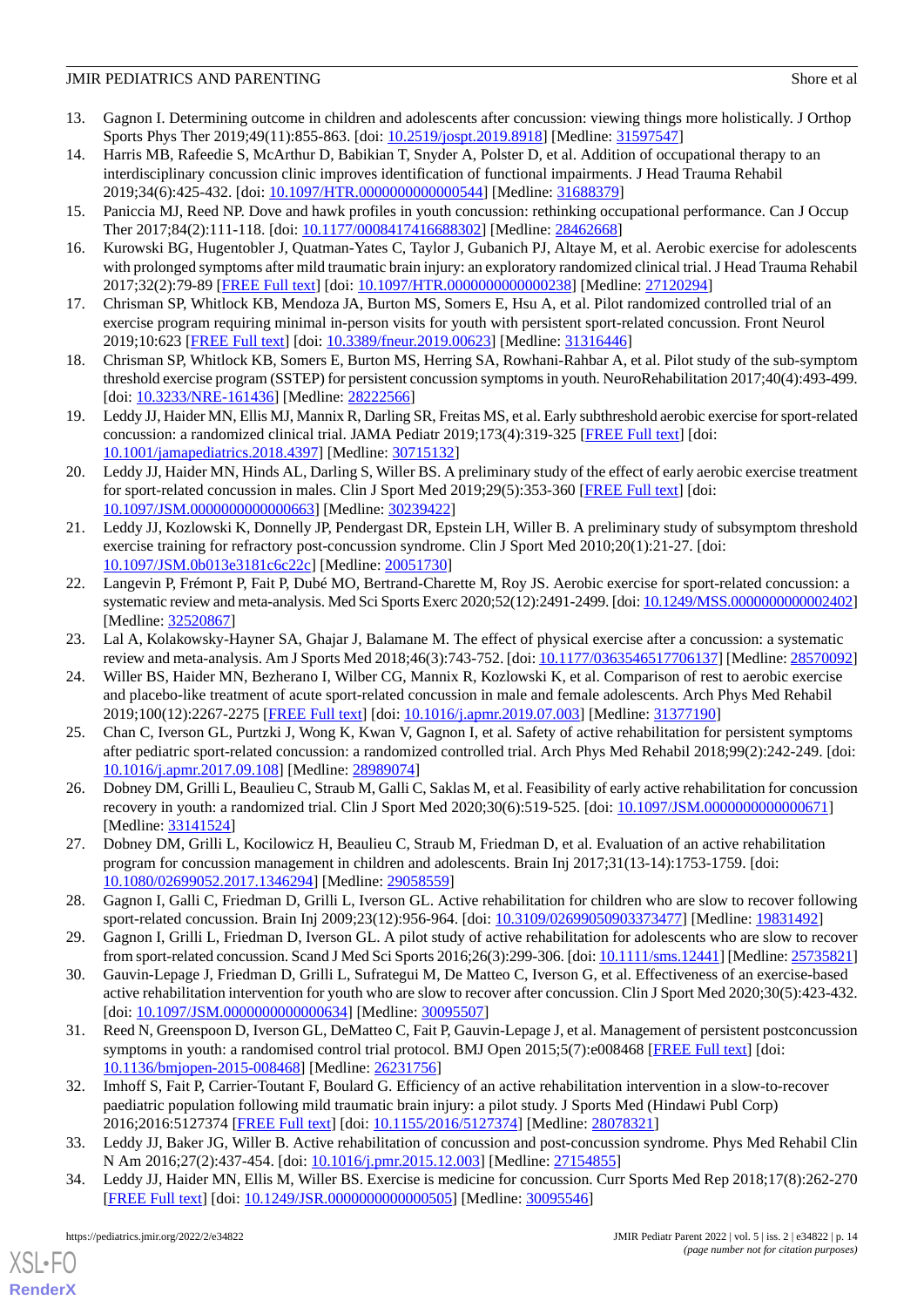- <span id="page-14-0"></span>35. Leddy J, Baker JG, Haider MN, Hinds A, Willer B. A physiological approach to prolonged recovery from sport-related concussion. J Athl Train 2017;52(3):299-308 [[FREE Full text](https://meridian.allenpress.com/jat/article-lookup/doi/10.4085/1062-6050-51.11.08)] [doi: [10.4085/1062-6050-51.11.08](http://dx.doi.org/10.4085/1062-6050-51.11.08)] [Medline: [28387557](http://www.ncbi.nlm.nih.gov/entrez/query.fcgi?cmd=Retrieve&db=PubMed&list_uids=28387557&dopt=Abstract)]
- <span id="page-14-2"></span><span id="page-14-1"></span>36. Carter KM, Pauhl AN, Christie AD. The role of active rehabilitation in concussion management: a systematic review and meta-analysis. Med Sci Sports Exerc 2021;53(9):1835-1845. [doi: [10.1249/MSS.0000000000002663\]](http://dx.doi.org/10.1249/MSS.0000000000002663) [Medline: [33787531\]](http://www.ncbi.nlm.nih.gov/entrez/query.fcgi?cmd=Retrieve&db=PubMed&list_uids=33787531&dopt=Abstract)
- 37. Bernard CO, Ponsford JA, McKinlay A, McKenzie D, Krieser D. Predictors of post-concussive symptoms in young children: injury versus non-injury related factors. J Int Neuropsychol Soc 2016;22(8):793-803. [doi: [10.1017/S1355617716000709](http://dx.doi.org/10.1017/S1355617716000709)] [Medline: [27619107](http://www.ncbi.nlm.nih.gov/entrez/query.fcgi?cmd=Retrieve&db=PubMed&list_uids=27619107&dopt=Abstract)]
- <span id="page-14-21"></span><span id="page-14-3"></span>38. Register-Mihalik JK, DeFreese JD, Callahan CE, Carneiro K. Utilizing the biopsychosocial model in concussion treatment: post-traumatic headache and beyond. Curr Pain Headache Rep 2020;24(8):44. [doi: [10.1007/s11916-020-00870-y\]](http://dx.doi.org/10.1007/s11916-020-00870-y) [Medline: [32594258](http://www.ncbi.nlm.nih.gov/entrez/query.fcgi?cmd=Retrieve&db=PubMed&list_uids=32594258&dopt=Abstract)]
- <span id="page-14-4"></span>39. Silverberg ND, Iverson GL. Etiology of the post-concussion syndrome: physiogenesis and psychogenesis revisited. NeuroRehabilitation 2011;29(4):317-329. [doi: [10.3233/NRE-2011-0708\]](http://dx.doi.org/10.3233/NRE-2011-0708) [Medline: [22207058](http://www.ncbi.nlm.nih.gov/entrez/query.fcgi?cmd=Retrieve&db=PubMed&list_uids=22207058&dopt=Abstract)]
- <span id="page-14-5"></span>40. Gagnon I, Friedman D, Beauchamp MH, Christie B, DeMatteo C, Macartney G, et al. The Canadian pediatric mild traumatic brain injury common data elements project: harmonizing outcomes to increase understanding of pediatric concussion. J Neurotrauma 2018;35(16):1849-1857. [doi: [10.1089/neu.2018.5887](http://dx.doi.org/10.1089/neu.2018.5887)] [Medline: [30074870](http://www.ncbi.nlm.nih.gov/entrez/query.fcgi?cmd=Retrieve&db=PubMed&list_uids=30074870&dopt=Abstract)]
- <span id="page-14-6"></span>41. Meyns P, Roman de Mettelinge T, van der Spank J, Coussens M, Van Waelvelde H. Motivation in pediatric motor rehabilitation: a systematic search of the literature using the self-determination theory as a conceptual framework. Dev Neurorehabil 2018;21(6):371-390. [doi: [10.1080/17518423.2017.1295286](http://dx.doi.org/10.1080/17518423.2017.1295286)] [Medline: [28277817\]](http://www.ncbi.nlm.nih.gov/entrez/query.fcgi?cmd=Retrieve&db=PubMed&list_uids=28277817&dopt=Abstract)
- <span id="page-14-7"></span>42. Kusec A, Velikonja D, DeMatteo C, Harris JE. Motivation in rehabilitation and acquired brain injury: can theory help us understand it? Disabil Rehabil 2019;41(19):2343-2349. [doi: [10.1080/09638288.2018.1467504\]](http://dx.doi.org/10.1080/09638288.2018.1467504) [Medline: [29693464](http://www.ncbi.nlm.nih.gov/entrez/query.fcgi?cmd=Retrieve&db=PubMed&list_uids=29693464&dopt=Abstract)]
- <span id="page-14-8"></span>43. Young TK, Chatwood S, Marchildon GP. Healthcare in Canada's north: are we getting value for money? Healthc Policy 2016;12(1):59-70 [[FREE Full text](http://europepmc.org/abstract/MED/27585027)] [Medline: [27585027](http://www.ncbi.nlm.nih.gov/entrez/query.fcgi?cmd=Retrieve&db=PubMed&list_uids=27585027&dopt=Abstract)]
- <span id="page-14-9"></span>44. Huot S, Ho H, Ko A, Lam S, Tactay P, MacLachlan J, et al. Identifying barriers to healthcare delivery and access in the circumpolar north: important insights for health professionals. Int J Circumpolar Health 2019;78(1):1571385 [[FREE Full](http://europepmc.org/abstract/MED/30696379) [text](http://europepmc.org/abstract/MED/30696379)] [doi: [10.1080/22423982.2019.1571385\]](http://dx.doi.org/10.1080/22423982.2019.1571385) [Medline: [30696379\]](http://www.ncbi.nlm.nih.gov/entrez/query.fcgi?cmd=Retrieve&db=PubMed&list_uids=30696379&dopt=Abstract)
- <span id="page-14-10"></span>45. Kairy D, Lehoux P, Vincent C, Visintin M. A systematic review of clinical outcomes, clinical process, healthcare utilization and costs associated with telerehabilitation. Disabil Rehabil 2009;31(6):427-447. [doi: [10.1080/09638280802062553\]](http://dx.doi.org/10.1080/09638280802062553) [Medline: [18720118](http://www.ncbi.nlm.nih.gov/entrez/query.fcgi?cmd=Retrieve&db=PubMed&list_uids=18720118&dopt=Abstract)]
- <span id="page-14-11"></span>46. Camden C, Pratte G, Fallon F, Couture M, Berbari J, Tousignant M. Diversity of practices in telerehabilitation for children with disabilities and effective intervention characteristics: results from a systematic review. Disabil Rehabil 2020;42(24):3424-3436. [doi: [10.1080/09638288.2019.1595750\]](http://dx.doi.org/10.1080/09638288.2019.1595750) [Medline: [30978110\]](http://www.ncbi.nlm.nih.gov/entrez/query.fcgi?cmd=Retrieve&db=PubMed&list_uids=30978110&dopt=Abstract)
- <span id="page-14-12"></span>47. dos Santos MT, Moura SC, Gomes LM, Lima AH, Moreira RS, Silva CD, et al. Telehealth application on the rehabilitation of children and adolescents. Rev Paul Pediatr 2014;32(1):136-143 [\[FREE Full text\]](https://www.scielo.br/scielo.php?script=sci_arttext&pid=S0103-05822014000100136&lng=en&nrm=iso&tlng=en) [doi: [10.1590/s0103-05822014000100020](http://dx.doi.org/10.1590/s0103-05822014000100020)] [Medline: [24676201](http://www.ncbi.nlm.nih.gov/entrez/query.fcgi?cmd=Retrieve&db=PubMed&list_uids=24676201&dopt=Abstract)]
- <span id="page-14-14"></span><span id="page-14-13"></span>48. Ellis MJ, Boles S, Derksen V, Dawyduk B, Amadu A, Stelmack K, et al. Evaluation of a pilot paediatric concussion telemedicine programme for northern communities in Manitoba. Int J Circumpolar Health 2019;78(1):1573163 [\[FREE Full](http://europepmc.org/abstract/MED/30714513) [text](http://europepmc.org/abstract/MED/30714513)] [doi: [10.1080/22423982.2019.1573163\]](http://dx.doi.org/10.1080/22423982.2019.1573163) [Medline: [30714513\]](http://www.ncbi.nlm.nih.gov/entrez/query.fcgi?cmd=Retrieve&db=PubMed&list_uids=30714513&dopt=Abstract)
- <span id="page-14-15"></span>49. Ellis MJ, Russell K. The potential of telemedicine to improve pediatric concussion care in rural and remote communities in Canada. Front Neurol 2019;10:840 [[FREE Full text](https://doi.org/10.3389/fneur.2019.00840)] [doi: [10.3389/fneur.2019.00840](http://dx.doi.org/10.3389/fneur.2019.00840)] [Medline: [31428043\]](http://www.ncbi.nlm.nih.gov/entrez/query.fcgi?cmd=Retrieve&db=PubMed&list_uids=31428043&dopt=Abstract)
- <span id="page-14-16"></span>50. Craig P, Dieppe P, Macintyre S, Michie S, Nazareth I, Petticrew M, Medical Research Council Guidance. Developing and evaluating complex interventions: the new Medical Research Council guidance. BMJ 2008;337:a1655 [\[FREE Full text\]](http://europepmc.org/abstract/MED/18824488) [doi: [10.1136/bmj.a1655\]](http://dx.doi.org/10.1136/bmj.a1655) [Medline: [18824488\]](http://www.ncbi.nlm.nih.gov/entrez/query.fcgi?cmd=Retrieve&db=PubMed&list_uids=18824488&dopt=Abstract)
- <span id="page-14-17"></span>51. Campbell M, Fitzpatrick R, Haines A, Kinmonth AL, Sandercock P, Spiegelhalter D, et al. Framework for design and evaluation of complex interventions to improve health. BMJ 2000;321(7262):694-696 [[FREE Full text](http://europepmc.org/abstract/MED/10987780)] [doi: [10.1136/bmj.321.7262.694\]](http://dx.doi.org/10.1136/bmj.321.7262.694) [Medline: [10987780\]](http://www.ncbi.nlm.nih.gov/entrez/query.fcgi?cmd=Retrieve&db=PubMed&list_uids=10987780&dopt=Abstract)
- <span id="page-14-18"></span>52. Campbell NC, Murray E, Darbyshire J, Emery J, Farmer A, Griffiths F, et al. Designing and evaluating complex interventions to improve health care. BMJ 2007;334(7591):455-459 [\[FREE Full text\]](http://europepmc.org/abstract/MED/17332585) [doi: [10.1136/bmj.39108.379965.BE](http://dx.doi.org/10.1136/bmj.39108.379965.BE)] [Medline: [17332585](http://www.ncbi.nlm.nih.gov/entrez/query.fcgi?cmd=Retrieve&db=PubMed&list_uids=17332585&dopt=Abstract)]
- <span id="page-14-19"></span>53. Faes MC, Reelick MF, Esselink RA, Rikkert MG. Developing and evaluating complex healthcare interventions in geriatrics: the use of the medical research council framework exemplified on a complex fall prevention intervention. J Am Geriatr Soc 2010;58(11):2212-2221. [doi: [10.1111/j.1532-5415.2010.03108.x](http://dx.doi.org/10.1111/j.1532-5415.2010.03108.x)] [Medline: [21039367](http://www.ncbi.nlm.nih.gov/entrez/query.fcgi?cmd=Retrieve&db=PubMed&list_uids=21039367&dopt=Abstract)]
- <span id="page-14-20"></span>54. Waltzman D, Womack LS, Thomas KE, Sarmiento K. Trends in emergency department visits for contact sports-related traumatic brain injuries among children - United States, 2001-2018. MMWR Morb Mortal Wkly Rep 2020;69(27):870-874 [[FREE Full text](https://doi.org/10.15585/mmwr.mm6927a4)] [doi: [10.15585/mmwr.mm6927a4\]](http://dx.doi.org/10.15585/mmwr.mm6927a4) [Medline: [32644984\]](http://www.ncbi.nlm.nih.gov/entrez/query.fcgi?cmd=Retrieve&db=PubMed&list_uids=32644984&dopt=Abstract)
- 55. Langer L, Levy C, Bayley M. Increasing incidence of concussion: true epidemic or better recognition? J Head Trauma Rehabil 2020;35(1):E60-E66. [doi: [10.1097/HTR.0000000000000503](http://dx.doi.org/10.1097/HTR.0000000000000503)] [Medline: [31246881\]](http://www.ncbi.nlm.nih.gov/entrez/query.fcgi?cmd=Retrieve&db=PubMed&list_uids=31246881&dopt=Abstract)
- 56. Davis GA, Anderson V, Babl FE, Gioia GA, Giza CC, Meehan W, et al. What is the difference in concussion management in children as compared with adults? A systematic review. Br J Sports Med 2017;51(12):949-957. [doi: [10.1136/bjsports-2016-097415](http://dx.doi.org/10.1136/bjsports-2016-097415)] [Medline: [28455361\]](http://www.ncbi.nlm.nih.gov/entrez/query.fcgi?cmd=Retrieve&db=PubMed&list_uids=28455361&dopt=Abstract)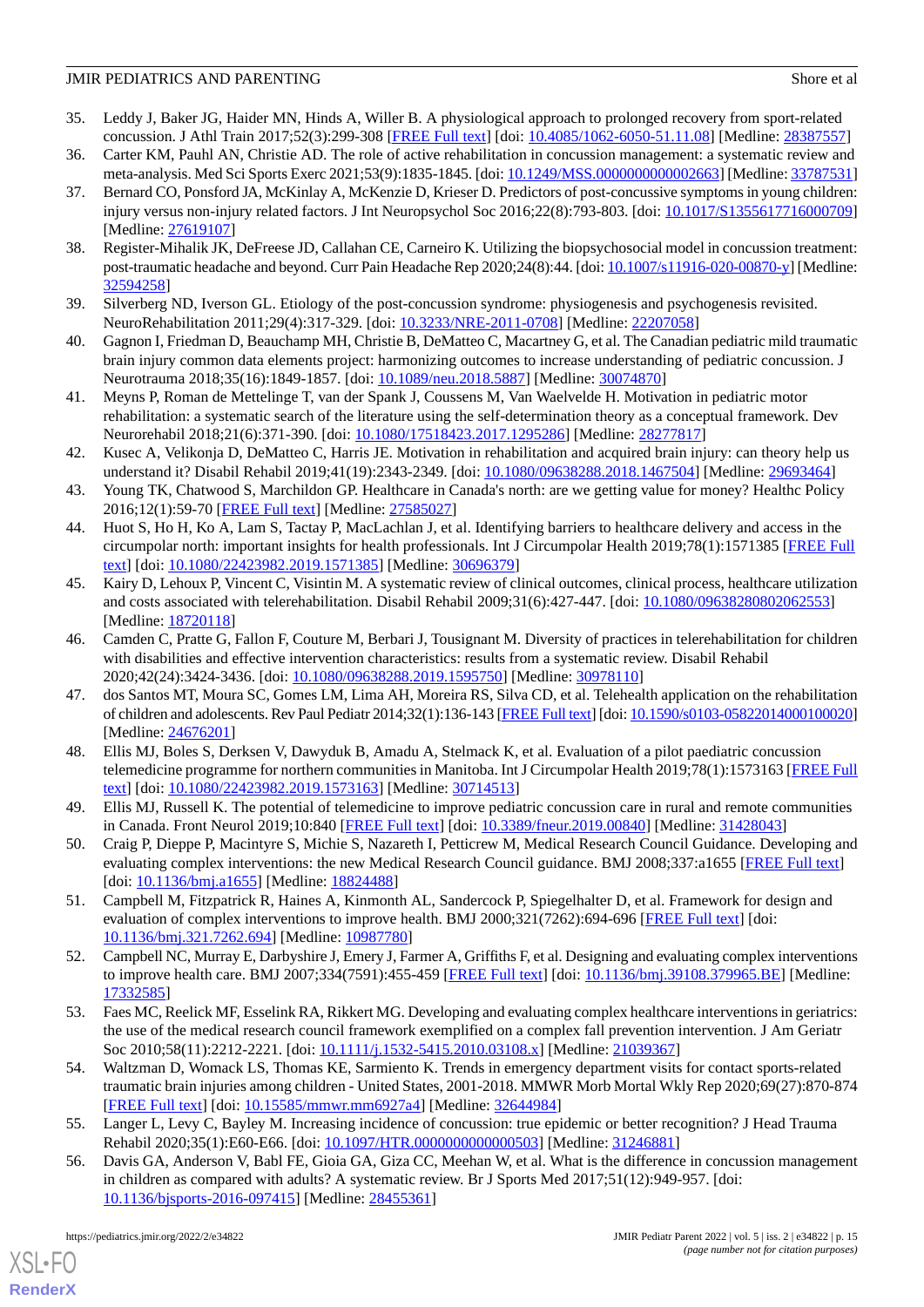- <span id="page-15-0"></span>57. Ledoux AA, Tang K, Yeates KO, Pusic MV, Boutis K, Craig WR, Pediatric Emergency Research Canada (PERC) Concussion Team. Natural progression of symptom change and recovery from concussion in a pediatric population. JAMA Pediatr 2019;173(1):e183820 [\[FREE Full text](http://europepmc.org/abstract/MED/30398522)] [doi: [10.1001/jamapediatrics.2018.3820](http://dx.doi.org/10.1001/jamapediatrics.2018.3820)] [Medline: [30398522](http://www.ncbi.nlm.nih.gov/entrez/query.fcgi?cmd=Retrieve&db=PubMed&list_uids=30398522&dopt=Abstract)]
- <span id="page-15-1"></span>58. Iverson GL, Gardner AJ, Terry DP, Ponsford JL, Sills AK, Broshek DK, et al. Predictors of clinical recovery from concussion: a systematic review. Br J Sports Med 2017;51(12):941-948 [[FREE Full text](http://bjsm.bmj.com/lookup/pmidlookup?view=long&pmid=28566342)] [doi: [10.1136/bjsports-2017-097729](http://dx.doi.org/10.1136/bjsports-2017-097729)] [Medline: [28566342](http://www.ncbi.nlm.nih.gov/entrez/query.fcgi?cmd=Retrieve&db=PubMed&list_uids=28566342&dopt=Abstract)]
- <span id="page-15-3"></span><span id="page-15-2"></span>59. Sady MD, Vaughan CG, Gioia GA. Psychometric characteristics of the postconcussion symptom inventory in children and adolescents. Arch Clin Neuropsychol 2014;29(4):348-363 [\[FREE Full text\]](http://europepmc.org/abstract/MED/24739735) [doi: [10.1093/arclin/acu014](http://dx.doi.org/10.1093/arclin/acu014)] [Medline: [24739735\]](http://www.ncbi.nlm.nih.gov/entrez/query.fcgi?cmd=Retrieve&db=PubMed&list_uids=24739735&dopt=Abstract)
- <span id="page-15-4"></span>60. Hou R, Moss-Morris R, Peveler R, Mogg K, Bradley BP, Belli A. When a minor head injury results in enduring symptoms: a prospective investigation of risk factors for postconcussional syndrome after mild traumatic brain injury. J Neurol Neurosurg Psychiatry 2012;83(2):217-223. [doi: [10.1136/jnnp-2011-300767](http://dx.doi.org/10.1136/jnnp-2011-300767)] [Medline: [22028384](http://www.ncbi.nlm.nih.gov/entrez/query.fcgi?cmd=Retrieve&db=PubMed&list_uids=22028384&dopt=Abstract)]
- <span id="page-15-5"></span>61. Wade DT, Halligan PW. The biopsychosocial model of illness: a model whose time has come. Clin Rehabil 2017;31(8):995-1004. [doi: [10.1177/0269215517709890\]](http://dx.doi.org/10.1177/0269215517709890) [Medline: [28730890\]](http://www.ncbi.nlm.nih.gov/entrez/query.fcgi?cmd=Retrieve&db=PubMed&list_uids=28730890&dopt=Abstract)
- <span id="page-15-6"></span>62. Valovich McLeod TC, Hale TD. Vestibular and balance issues following sport-related concussion. Brain Inj 2015;29(2):175-184. [doi: [10.3109/02699052.2014.965206\]](http://dx.doi.org/10.3109/02699052.2014.965206) [Medline: [25291297\]](http://www.ncbi.nlm.nih.gov/entrez/query.fcgi?cmd=Retrieve&db=PubMed&list_uids=25291297&dopt=Abstract)
- <span id="page-15-7"></span>63. Master CL, Master SR, Wiebe DJ, Storey EP, Lockyer JE, Podolak OE, et al. Vision and vestibular system dysfunction predicts prolonged concussion recovery in children. Clin J Sport Med 2018;28(2):139-145. [doi: [10.1097/JSM.0000000000000507\]](http://dx.doi.org/10.1097/JSM.0000000000000507) [Medline: [29064869](http://www.ncbi.nlm.nih.gov/entrez/query.fcgi?cmd=Retrieve&db=PubMed&list_uids=29064869&dopt=Abstract)]
- <span id="page-15-8"></span>64. Gerst EH, D S, Gioia GA. Fatigue after concussion: do children and their parents report the same changes? Arch Clin Neuropsychol 2019;34(5):772. [doi: [10.1093/ARCLIN/ACZ026.42](http://dx.doi.org/10.1093/ARCLIN/ACZ026.42)]
- <span id="page-15-9"></span>65. Leddy JJ, Hinds AL, Miecznikowski J, Darling S, Matuszak J, Baker JG, et al. Safety and prognostic utility of provocative exercise testing in acutely concussed adolescents: a randomized trial. Clin J Sport Med 2018;28(1):13-20 [[FREE Full text](http://europepmc.org/abstract/MED/29257777)] [doi: [10.1097/JSM.0000000000000431](http://dx.doi.org/10.1097/JSM.0000000000000431)] [Medline: [29257777\]](http://www.ncbi.nlm.nih.gov/entrez/query.fcgi?cmd=Retrieve&db=PubMed&list_uids=29257777&dopt=Abstract)
- <span id="page-15-10"></span>66. Snell DL, Siegert RJ, Hay-Smith EJ, Surgenor LJ. Associations between illness perceptions, coping styles and outcome after mild traumatic brain injury: preliminary results from a cohort study. Brain Inj 2011;25(11):1126-1138. [doi: [10.3109/02699052.2011.607786\]](http://dx.doi.org/10.3109/02699052.2011.607786) [Medline: [21870903\]](http://www.ncbi.nlm.nih.gov/entrez/query.fcgi?cmd=Retrieve&db=PubMed&list_uids=21870903&dopt=Abstract)
- <span id="page-15-11"></span>67. Silverberg ND, Panenka WJ, Iverson GL. Fear avoidance and clinical outcomes from mild traumatic brain injury. J Neurotrauma 2018;35(16):1864-1873. [doi: [10.1089/neu.2018.5662](http://dx.doi.org/10.1089/neu.2018.5662)] [Medline: [29665736](http://www.ncbi.nlm.nih.gov/entrez/query.fcgi?cmd=Retrieve&db=PubMed&list_uids=29665736&dopt=Abstract)]
- <span id="page-15-12"></span>68. Sandel N, Reynolds E, Cohen PE, Gillie BL, Kontos AP. Anxiety and mood clinical profile following sport-related concussion: from risk factors to treatment. Sport Exerc Perform Psychol 2017;6(3):304-323 [[FREE Full text](http://europepmc.org/abstract/MED/29130023)] [doi: [10.1037/spy0000098\]](http://dx.doi.org/10.1037/spy0000098) [Medline: [29130023](http://www.ncbi.nlm.nih.gov/entrez/query.fcgi?cmd=Retrieve&db=PubMed&list_uids=29130023&dopt=Abstract)]
- <span id="page-15-13"></span>69. Gagnon I, Swaine B, Friedman D, Forget R. Exploring children's self-efficacy related to physical activity performance after a mild traumatic brain injury. J Head Trauma Rehabil 2005;20(5):436-449. [doi: [10.1097/00001199-200509000-00005\]](http://dx.doi.org/10.1097/00001199-200509000-00005) [Medline: [16170252](http://www.ncbi.nlm.nih.gov/entrez/query.fcgi?cmd=Retrieve&db=PubMed&list_uids=16170252&dopt=Abstract)]
- <span id="page-15-15"></span><span id="page-15-14"></span>70. Ramsey KA, Vaughan C, Wagner BM, McGuire JF, Gioia GA. Impact of self-efficacy and affective functioning on pediatric concussion symptom severity. J Int Neuropsychol Soc 2021;27(9):875-882. [doi: [10.1017/S1355617720001320](http://dx.doi.org/10.1017/S1355617720001320)] [Medline: [33441215](http://www.ncbi.nlm.nih.gov/entrez/query.fcgi?cmd=Retrieve&db=PubMed&list_uids=33441215&dopt=Abstract)]
- <span id="page-15-16"></span>71. Davies SC, Bernstein ER, Daprano CM. A qualitative inquiry of social and emotional support for students with persistent concussion symptoms. J Educ Psychol Consult 2020;30(2):156-182. [doi: [10.1080/10474412.2019.1649598](http://dx.doi.org/10.1080/10474412.2019.1649598)]
- <span id="page-15-17"></span>72. Kita H, Mallory KD, Hickling A, Wilson KE, Kroshus E, Reed N. Social support during youth concussion recovery. Brain Inj 2020;34(6):782-790. [doi: [10.1080/02699052.2020.1753243](http://dx.doi.org/10.1080/02699052.2020.1753243)] [Medline: [32315217](http://www.ncbi.nlm.nih.gov/entrez/query.fcgi?cmd=Retrieve&db=PubMed&list_uids=32315217&dopt=Abstract)]
- <span id="page-15-18"></span>73. Covassin T, Crutcher B, Bleecker A, Heiden EO, Dailey A, Yang J. Postinjury anxiety and social support among collegiate athletes: a comparison between orthopaedic injuries and concussions. J Athl Train 2014;49(4):462-468 [[FREE Full text](https://meridian.allenpress.com/jat/article-lookup/doi/10.4085/1062-6059-49.2.03)] [doi: [10.4085/1062-6059-49.2.03\]](http://dx.doi.org/10.4085/1062-6059-49.2.03) [Medline: [24673237\]](http://www.ncbi.nlm.nih.gov/entrez/query.fcgi?cmd=Retrieve&db=PubMed&list_uids=24673237&dopt=Abstract)
- <span id="page-15-19"></span>74. Barnhart M, Bay RC, Valovich McLeod TC. The influence of timing of reporting and clinic presentation on concussion recovery outcomes: a systematic review and meta-analysis. Sports Med 2021;51(7):1491-1508. [doi: [10.1007/s40279-021-01444-7\]](http://dx.doi.org/10.1007/s40279-021-01444-7) [Medline: [33761129\]](http://www.ncbi.nlm.nih.gov/entrez/query.fcgi?cmd=Retrieve&db=PubMed&list_uids=33761129&dopt=Abstract)
- <span id="page-15-20"></span>75. Snell DL, Surgenor LJ, Hay-Smith EJ, Siegert RJ. A systematic review of psychological treatments for mild traumatic brain injury: an update on the evidence. J Clin Exp Neuropsychol 2009;31(1):20-38. [doi: [10.1080/13803390801978849\]](http://dx.doi.org/10.1080/13803390801978849) [Medline: [18608646](http://www.ncbi.nlm.nih.gov/entrez/query.fcgi?cmd=Retrieve&db=PubMed&list_uids=18608646&dopt=Abstract)]
- <span id="page-15-21"></span>76. Zemek R, Eady K, Moreau K, Farion KJ, Solomon B, Weiser M, et al. Knowledge of paediatric concussion among front-line primary care providers. Paediatr Child Health 2014;19(9):475-480 [[FREE Full text](http://europepmc.org/abstract/MED/25414583)] [doi: [10.1093/pch/19.9.475\]](http://dx.doi.org/10.1093/pch/19.9.475) [Medline: [25414583](http://www.ncbi.nlm.nih.gov/entrez/query.fcgi?cmd=Retrieve&db=PubMed&list_uids=25414583&dopt=Abstract)]
- 77. Mann A, Tator CH, Carson JD. Concussion diagnosis and management: knowledge and attitudes of family medicine residents. Can Fam Physician 2017;63(6):460-466 [[FREE Full text\]](http://www.cfp.ca/cgi/pmidlookup?view=long&pmid=28615399) [Medline: [28615399\]](http://www.ncbi.nlm.nih.gov/entrez/query.fcgi?cmd=Retrieve&db=PubMed&list_uids=28615399&dopt=Abstract)
- 78. Graves JM, Mackelprang JL, Moore M, Abshire DA, Rivara FP, Jimenez N, et al. Rural-urban disparities in health care costs and health service utilization following pediatric mild traumatic brain injury. Health Serv Res 2019;54(2):337-345 [[FREE Full text](http://europepmc.org/abstract/MED/30507042)] [doi: [10.1111/1475-6773.13096\]](http://dx.doi.org/10.1111/1475-6773.13096) [Medline: [30507042](http://www.ncbi.nlm.nih.gov/entrez/query.fcgi?cmd=Retrieve&db=PubMed&list_uids=30507042&dopt=Abstract)]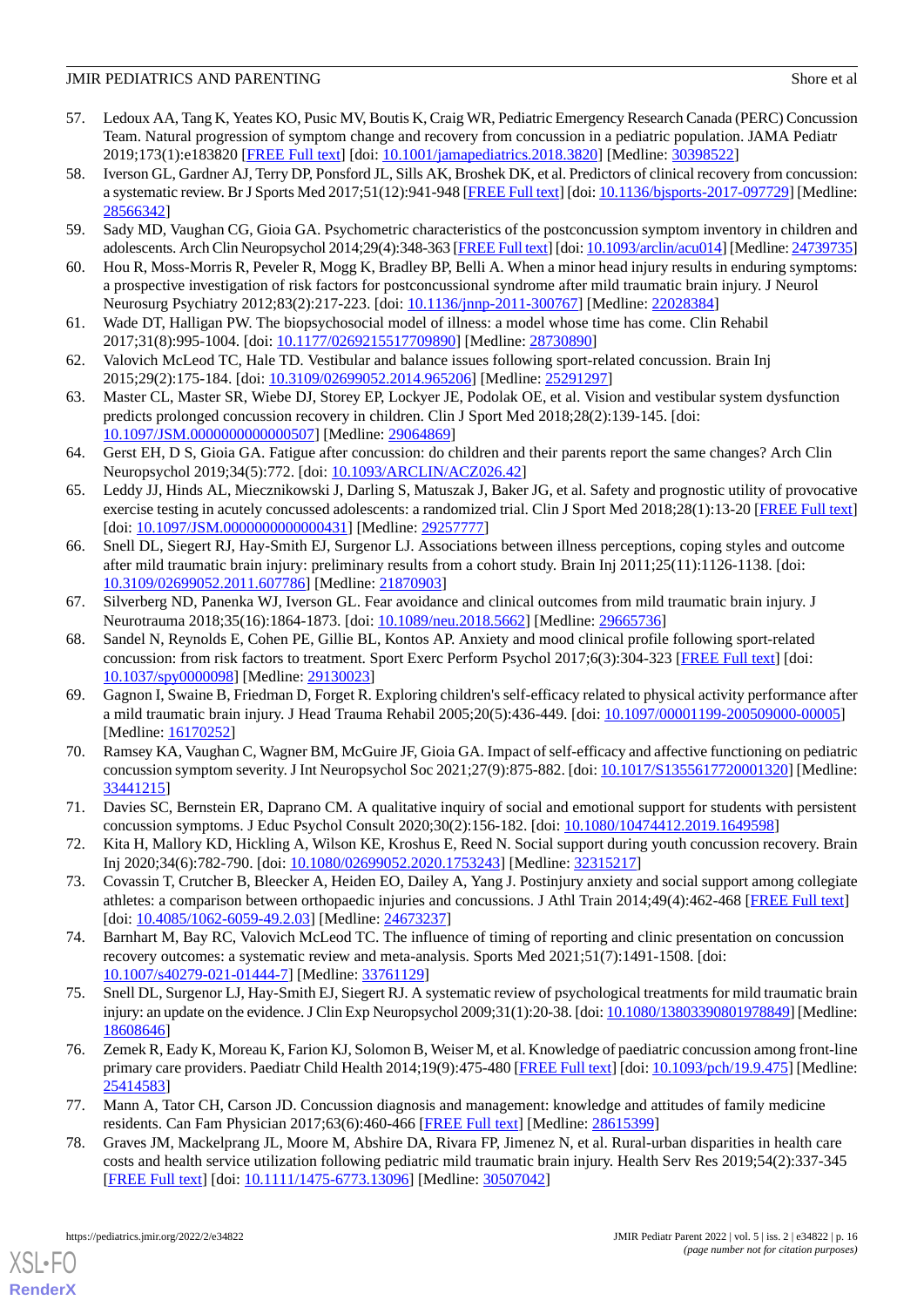- <span id="page-16-0"></span>79. Graves JM, Moore M, Kehoe L, Li M, Chan A, Conrick K, et al. Family hardship following youth concussion: beyond the medical bills. J Pediatr Nurs 2020;51:15-20 [[FREE Full text](http://europepmc.org/abstract/MED/31838221)] [doi: [10.1016/j.pedn.2019.11.016\]](http://dx.doi.org/10.1016/j.pedn.2019.11.016) [Medline: [31838221\]](http://www.ncbi.nlm.nih.gov/entrez/query.fcgi?cmd=Retrieve&db=PubMed&list_uids=31838221&dopt=Abstract)
- <span id="page-16-1"></span>80. Hunt AW, Agnihotri S, Sack L, Tint A, Greenspoon D, Gauvin-Lepage J, et al. Mood-related changes in children and adolescents with persistent concussion symptoms following a six-week active rehabilitation program. Brain Inj 2020;34(8):1068-1073. [doi: [10.1080/02699052.2020.1776396\]](http://dx.doi.org/10.1080/02699052.2020.1776396) [Medline: [32529851](http://www.ncbi.nlm.nih.gov/entrez/query.fcgi?cmd=Retrieve&db=PubMed&list_uids=32529851&dopt=Abstract)]
- <span id="page-16-5"></span>81. Hunt AW, Laupacis D, Kawaguchi E, Greenspoon D, Reed N. Key ingredients to an active rehabilitation programme post-concussion: perspectives of youth and parents. Brain Inj 2018;32(12):1534-1540. [doi: [10.1080/02699052.2018.1502894\]](http://dx.doi.org/10.1080/02699052.2018.1502894) [Medline: [30047796](http://www.ncbi.nlm.nih.gov/entrez/query.fcgi?cmd=Retrieve&db=PubMed&list_uids=30047796&dopt=Abstract)]
- <span id="page-16-4"></span><span id="page-16-3"></span>82. Dobney DM, Grilli L, Kocilowicz H, Beaulieu C, Straub M, Friedman D, et al. Is there an optimal time to initiate an active rehabilitation protocol for concussion management in children? A case series. J Head Trauma Rehabil 2018;33(3):E11-E17. [doi: [10.1097/HTR.0000000000000339\]](http://dx.doi.org/10.1097/HTR.0000000000000339) [Medline: [28926482\]](http://www.ncbi.nlm.nih.gov/entrez/query.fcgi?cmd=Retrieve&db=PubMed&list_uids=28926482&dopt=Abstract)
- <span id="page-16-2"></span>83. Gauvin-Lepage J, Friedman D, Grilli L, Gagnon I. Effect of sex on recovery from persistent postconcussion symptoms in children and adolescents participating in an active rehabilitation intervention. J Head Trauma Rehabil 2019;34(2):96-102. [doi: 10.1097/HTR.00000000000000402] [Medline: [30045216\]](http://www.ncbi.nlm.nih.gov/entrez/query.fcgi?cmd=Retrieve&db=PubMed&list_uids=30045216&dopt=Abstract)
- <span id="page-16-6"></span>84. Micay R, Richards D, Hutchison MG. Feasibility of a postacute structured aerobic exercise intervention following sport concussion in symptomatic adolescents: a randomised controlled study. BMJ Open Sport Exerc Med 2018;4(1):e000404 [[FREE Full text](https://doi.org/10.1136/bmjsem-2018-000404)] [doi: [10.1136/bmjsem-2018-000404](http://dx.doi.org/10.1136/bmjsem-2018-000404)] [Medline: [30018795\]](http://www.ncbi.nlm.nih.gov/entrez/query.fcgi?cmd=Retrieve&db=PubMed&list_uids=30018795&dopt=Abstract)
- <span id="page-16-7"></span>85. Guo Y, Albright D. The effectiveness of telehealth on self-management for older adults with a chronic condition: a comprehensive narrative review of the literature. J Telemed Telecare 2018;24(6):392-403. [doi: [10.1177/1357633X17706285\]](http://dx.doi.org/10.1177/1357633X17706285) [Medline: [28449619](http://www.ncbi.nlm.nih.gov/entrez/query.fcgi?cmd=Retrieve&db=PubMed&list_uids=28449619&dopt=Abstract)]
- <span id="page-16-8"></span>86. Hanlon P, Daines L, Campbell C, McKinstry B, Weller D, Pinnock H. Telehealth interventions to support self-management of long-term conditions: a systematic metareview of diabetes, heart failure, asthma, chronic obstructive pulmonary disease, and cancer. J Med Internet Res 2017;19(5):e172 [[FREE Full text](https://www.jmir.org/2017/5/e172/)] [doi: [10.2196/jmir.6688](http://dx.doi.org/10.2196/jmir.6688)] [Medline: [28526671](http://www.ncbi.nlm.nih.gov/entrez/query.fcgi?cmd=Retrieve&db=PubMed&list_uids=28526671&dopt=Abstract)]
- <span id="page-16-9"></span>87. Reed N, Zemek R, Dawson J, Ledoux AA, Provvidenza C, Paniccia M. Living guideline for diagnosing and managing pediatric concussion. Ontario Neutrauma Foundation. 2019. URL: [https://islandscholar.ca/islandora/object/ir%3A23211/](https://islandscholar.ca/islandora/object/ir%3A23211/datastream/PDF/view) [datastream/PDF/view](https://islandscholar.ca/islandora/object/ir%3A23211/datastream/PDF/view) [accessed 2021-01-20]
- <span id="page-16-11"></span><span id="page-16-10"></span>88. Lawrence DW, Richards D, Comper P, Hutchison MG. Earlier time to aerobic exercise is associated with faster recovery following acute sport concussion. PLoS One 2018;13(4):e0196062 [\[FREE Full text](https://dx.plos.org/10.1371/journal.pone.0196062)] [doi: [10.1371/journal.pone.0196062](http://dx.doi.org/10.1371/journal.pone.0196062)] [Medline: [29668716](http://www.ncbi.nlm.nih.gov/entrez/query.fcgi?cmd=Retrieve&db=PubMed&list_uids=29668716&dopt=Abstract)]
- 89. Maclean N, Pound P. A critical review of the concept of patient motivation in the literature on physical rehabilitation. Soc Sci Med 2000;50(4):495-506. [doi: [10.1016/s0277-9536\(99\)00334-2](http://dx.doi.org/10.1016/s0277-9536(99)00334-2)] [Medline: [10641802\]](http://www.ncbi.nlm.nih.gov/entrez/query.fcgi?cmd=Retrieve&db=PubMed&list_uids=10641802&dopt=Abstract)
- <span id="page-16-12"></span>90. Thompson M, Elliott C, Willis C, Ward R, Falkmer M, Falkmer T, et al. Can, Want and Try: parents' viewpoints regarding the participation of their child with an acquired brain injury. PLoS One 2016;11(7):e0157951 [\[FREE Full text\]](https://dx.plos.org/10.1371/journal.pone.0157951) [doi: [10.1371/journal.pone.0157951\]](http://dx.doi.org/10.1371/journal.pone.0157951) [Medline: [27367231](http://www.ncbi.nlm.nih.gov/entrez/query.fcgi?cmd=Retrieve&db=PubMed&list_uids=27367231&dopt=Abstract)]
- <span id="page-16-14"></span><span id="page-16-13"></span>91. Ng JY, Ntoumanis N, Thøgersen-Ntoumani C, Deci EL, Ryan RM, Duda JL, et al. Self-determination theory applied to health contexts: a meta-analysis. Perspect Psychol Sci 2012;7(4):325-340. [doi: [10.1177/1745691612447309\]](http://dx.doi.org/10.1177/1745691612447309) [Medline: [26168470](http://www.ncbi.nlm.nih.gov/entrez/query.fcgi?cmd=Retrieve&db=PubMed&list_uids=26168470&dopt=Abstract)]
- <span id="page-16-15"></span>92. Gillison FB, Rouse P, Standage M, Sebire SJ, Ryan RM. A meta-analysis of techniques to promote motivation for health behaviour change from a self-determination theory perspective. Health Psychol Rev 2019;13(1):110-130. [doi: [10.1080/17437199.2018.1534071\]](http://dx.doi.org/10.1080/17437199.2018.1534071) [Medline: [30295176\]](http://www.ncbi.nlm.nih.gov/entrez/query.fcgi?cmd=Retrieve&db=PubMed&list_uids=30295176&dopt=Abstract)
- <span id="page-16-16"></span>93. Auclair-Pilote J, Lalande D, Tinawi S, Feyz M, de Guise E. Satisfaction of basic psychological needs following a mild traumatic brain injury and relationships with post-concussion symptoms, anxiety, and depression. Disabil Rehabil 2021;43(4):507-515. [doi: [10.1080/09638288.2019.1630858\]](http://dx.doi.org/10.1080/09638288.2019.1630858) [Medline: [31230472](http://www.ncbi.nlm.nih.gov/entrez/query.fcgi?cmd=Retrieve&db=PubMed&list_uids=31230472&dopt=Abstract)]
- <span id="page-16-17"></span>94. Teixeira PJ, Marques MM, Silva MN, Brunet J, Duda JL, Haerens L, et al. A classification of motivation and behavior change techniques used in self-determination theory-based interventions in health contexts. Motiv Sci 2020;6(4):438-455. [doi: [10.1037/mot0000172\]](http://dx.doi.org/10.1037/mot0000172)
- <span id="page-16-18"></span>95. Kairy D, Tousignant M, Leclerc N, Côté AM, Levasseur M, Researchers TT. The patient's perspective of in-home telerehabilitation physiotherapy services following total knee arthroplasty. Int J Environ Res Public Health 2013;10(9):3998-4011 [[FREE Full text](https://www.mdpi.com/resolver?pii=ijerph10093998)] [doi: [10.3390/ijerph10093998](http://dx.doi.org/10.3390/ijerph10093998)] [Medline: [23999548\]](http://www.ncbi.nlm.nih.gov/entrez/query.fcgi?cmd=Retrieve&db=PubMed&list_uids=23999548&dopt=Abstract)
- <span id="page-16-19"></span>96. Kessler D, Anderson ND, Dawson DR. Occupational performance coaching for stroke survivors delivered via telerehabilitation using a single-case experimental design. Br J Occup Ther 2021;84(8):488-496 [[FREE Full text\]](https://journals.sagepub.com/doi/10.1177/0308022620988471?url_ver=Z39.88-2003&rfr_id=ori:rid:crossref.org&rfr_dat=cr_pub%3dpubmed) [doi: [10.1177/0308022620988471\]](http://dx.doi.org/10.1177/0308022620988471) [Medline: [34381289\]](http://www.ncbi.nlm.nih.gov/entrez/query.fcgi?cmd=Retrieve&db=PubMed&list_uids=34381289&dopt=Abstract)
- <span id="page-16-20"></span>97. Simpson SG, Reid CL. Therapeutic alliance in videoconferencing psychotherapy: a review. Aust J Rural Health 2014;22(6):280-299. [doi: [10.1111/ajr.12149](http://dx.doi.org/10.1111/ajr.12149)] [Medline: [25495622](http://www.ncbi.nlm.nih.gov/entrez/query.fcgi?cmd=Retrieve&db=PubMed&list_uids=25495622&dopt=Abstract)]
- 98. Wright BJ, Galtieri NJ, Fell M. Non-adherence to prescribed home rehabilitation exercises for musculoskeletal injuries: the role of the patient-practitioner relationship. J Rehabil Med 2014;46(2):153-158 [\[FREE Full text\]](https://www.medicaljournals.se/jrm/content/abstract/10.2340/16501977-1241) [doi: [10.2340/16501977-1241](http://dx.doi.org/10.2340/16501977-1241)] [Medline: [24322559\]](http://www.ncbi.nlm.nih.gov/entrez/query.fcgi?cmd=Retrieve&db=PubMed&list_uids=24322559&dopt=Abstract)
- 99. El-Sayes J, Harasym D, Turco CV, Locke MB, Nelson AJ. Exercise-induced neuroplasticity: a mechanistic model and prospects for promoting plasticity. Neuroscientist 2019;25(1):65-85. [doi: [10.1177/1073858418771538\]](http://dx.doi.org/10.1177/1073858418771538) [Medline: [29683026](http://www.ncbi.nlm.nih.gov/entrez/query.fcgi?cmd=Retrieve&db=PubMed&list_uids=29683026&dopt=Abstract)]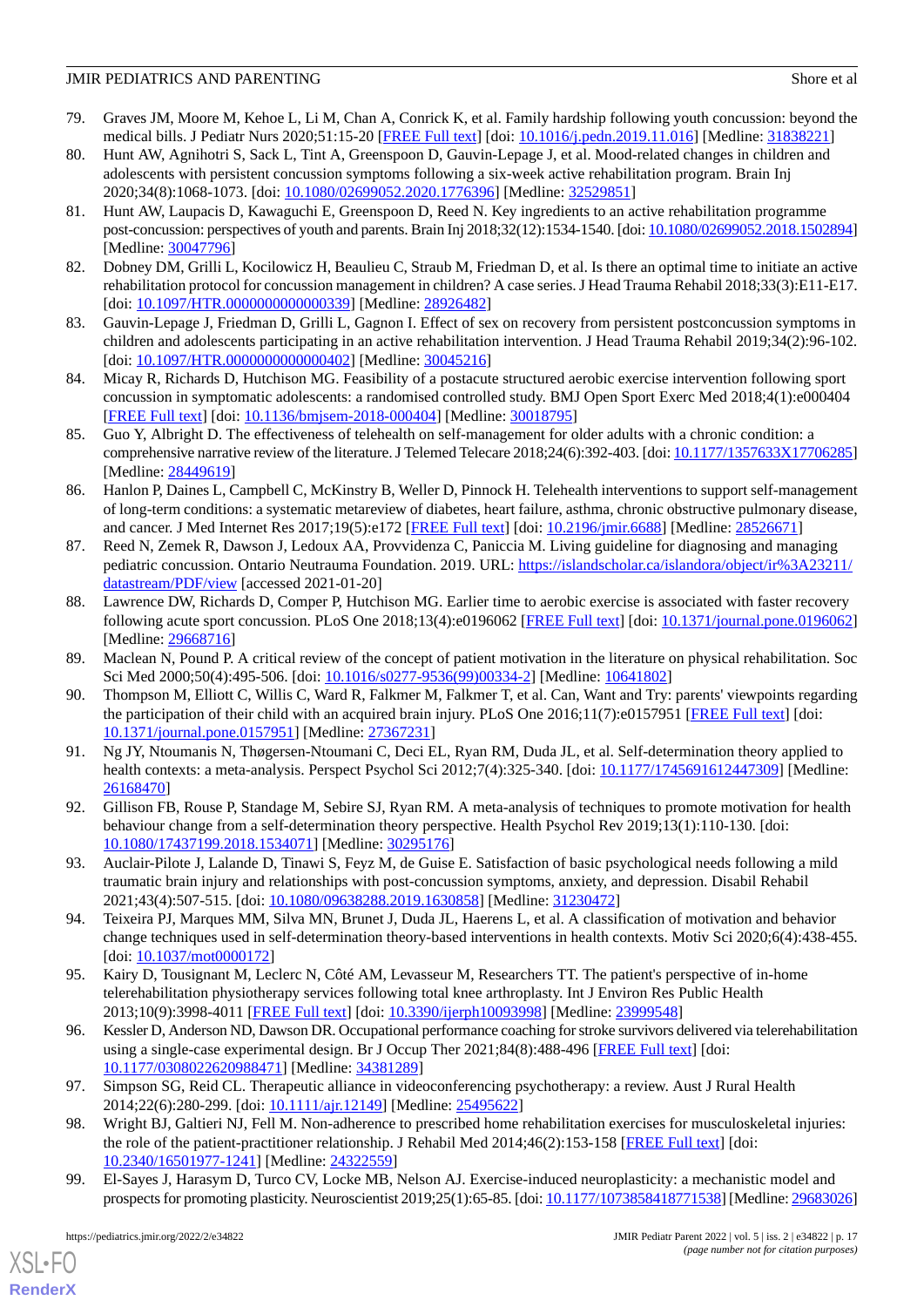- <span id="page-17-0"></span>100. Hassett L, Moseley AM, Harmer AR. Fitness training for cardiorespiratory conditioning after traumatic brain injury. Cochrane Database Syst Rev 2017;12(12):CD006123 [\[FREE Full text](http://europepmc.org/abstract/MED/29286534)] [doi: [10.1002/14651858.CD006123.pub3\]](http://dx.doi.org/10.1002/14651858.CD006123.pub3) [Medline: [29286534](http://www.ncbi.nlm.nih.gov/entrez/query.fcgi?cmd=Retrieve&db=PubMed&list_uids=29286534&dopt=Abstract)]
- <span id="page-17-2"></span><span id="page-17-1"></span>101. Mikkelsen K, Stojanovska L, Polenakovic M, Bosevski M, Apostolopoulos V. Exercise and mental health. Maturitas 2017;106:48-56. [doi: [10.1016/j.maturitas.2017.09.003](http://dx.doi.org/10.1016/j.maturitas.2017.09.003)] [Medline: [29150166\]](http://www.ncbi.nlm.nih.gov/entrez/query.fcgi?cmd=Retrieve&db=PubMed&list_uids=29150166&dopt=Abstract)
- 102. Silverberg ND, Iaccarino MA, Panenka WJ, Iverson GL, McCulloch KL, Dams-O'Connor K, American Congress of Rehabilitation Medicine Brain Injury Interdisciplinary Special Interest Group Mild TBI Task Force. Management of concussion and mild traumatic brain injury: a synthesis of practice guidelines. Arch Phys Med Rehabil 2020;101(2):382-393 [[FREE Full text](https://linkinghub.elsevier.com/retrieve/pii/S0003-9993(19)31305-X)] [doi: [10.1016/j.apmr.2019.10.179](http://dx.doi.org/10.1016/j.apmr.2019.10.179)] [Medline: [31654620](http://www.ncbi.nlm.nih.gov/entrez/query.fcgi?cmd=Retrieve&db=PubMed&list_uids=31654620&dopt=Abstract)]
- <span id="page-17-4"></span><span id="page-17-3"></span>103. Gagnon I, Swaine B, Champagne F, Lefebvre H. Perspectives of adolescents and their parents regarding service needs following a mild traumatic brain injury. Brain Inj 2008;22(2):161-173. [doi: [10.1080/02699050701867381](http://dx.doi.org/10.1080/02699050701867381)] [Medline: [18240045](http://www.ncbi.nlm.nih.gov/entrez/query.fcgi?cmd=Retrieve&db=PubMed&list_uids=18240045&dopt=Abstract)]
- <span id="page-17-5"></span>104. Carswell A, McColl MA, Baptiste S, Law M, Polatajko H, Pollock N. The Canadian occupational performance measure: a research and clinical literature review. Can J Occup Ther 2004;71(4):210-222. [doi: [10.1177/000841740407100406](http://dx.doi.org/10.1177/000841740407100406)] [Medline: [15586853](http://www.ncbi.nlm.nih.gov/entrez/query.fcgi?cmd=Retrieve&db=PubMed&list_uids=15586853&dopt=Abstract)]
- <span id="page-17-6"></span>105. Williams RM, Johnson RS, Snyder Valier AR, Curtis Bay R, Valovich McLeod TC. Evaluating multiple domains of health in high school athletes with sport-related concussion. J Sport Rehabil 2020;30(4):545-551. [doi: [10.1123/jsr.2019-0517](http://dx.doi.org/10.1123/jsr.2019-0517)] [Medline: [33038870](http://www.ncbi.nlm.nih.gov/entrez/query.fcgi?cmd=Retrieve&db=PubMed&list_uids=33038870&dopt=Abstract)]
- <span id="page-17-7"></span>106. Roemmich JN, Barkley JE, Epstein LH, Lobarinas CL, White TM, Foster JH. Validity of PCERT and OMNI walk/run ratings of perceived exertion. Med Sci Sports Exerc 2006;38(5):1014-1019. [doi: [10.1249/01.mss.0000218123.81079.49](http://dx.doi.org/10.1249/01.mss.0000218123.81079.49)] [Medline: [16672857](http://www.ncbi.nlm.nih.gov/entrez/query.fcgi?cmd=Retrieve&db=PubMed&list_uids=16672857&dopt=Abstract)]
- <span id="page-17-8"></span>107. Ledoux AA, Barrowman NJ, Boutis K, Davis A, Reid S, Sangha G, Pediatric Emergency Research Canada PedCARE team. Multicentre, randomised clinical trial of paediatric concussion assessment of rest and exertion (PedCARE): a study to determine when to resume physical activities following concussion in children. Br J Sports Med 2019;53(3):195. [doi: [10.1136/bjsports-2017-097981](http://dx.doi.org/10.1136/bjsports-2017-097981)] [Medline: [28701360\]](http://www.ncbi.nlm.nih.gov/entrez/query.fcgi?cmd=Retrieve&db=PubMed&list_uids=28701360&dopt=Abstract)
- <span id="page-17-10"></span><span id="page-17-9"></span>108. Worts PR, Burkhart SO, Kim JS. A physiologically based approach to prescribing exercise following a sport-related concussion. Sports Med 2019;49(5):683-706. [doi: [10.1007/s40279-019-01065-1\]](http://dx.doi.org/10.1007/s40279-019-01065-1) [Medline: [30742254\]](http://www.ncbi.nlm.nih.gov/entrez/query.fcgi?cmd=Retrieve&db=PubMed&list_uids=30742254&dopt=Abstract)
- 109. Reed N, Silverberg ND, Iaccarino MA, McCrea M, McCulloch KL, Panenka W, et al. Returning to activity after a concussion. Arch Phys Med Rehabil 2019;100(4):789-791. [doi: [10.1016/j.apmr.2018.11.022](http://dx.doi.org/10.1016/j.apmr.2018.11.022)] [Medline: [30711186](http://www.ncbi.nlm.nih.gov/entrez/query.fcgi?cmd=Retrieve&db=PubMed&list_uids=30711186&dopt=Abstract)]
- <span id="page-17-11"></span>110. Maerlender A, Rieman W, Lichtenstein J, Condiracci C. Programmed physical exertion in recovery from sports-related concussion: a randomized pilot study. Dev Neuropsychol 2015;40(5):273-278. [doi: [10.1080/87565641.2015.1067706\]](http://dx.doi.org/10.1080/87565641.2015.1067706) [Medline: [26230745](http://www.ncbi.nlm.nih.gov/entrez/query.fcgi?cmd=Retrieve&db=PubMed&list_uids=26230745&dopt=Abstract)]
- <span id="page-17-13"></span><span id="page-17-12"></span>111. Hunt AW, De Feo L, Macintyre J, Greenspoon D, Dick T, Mah K, et al. Development and feasibility of an evidence-informed self-management education program in pediatric concussion rehabilitation. BMC Health Serv Res 2016;16(1):400 [\[FREE](https://bmchealthservres.biomedcentral.com/articles/10.1186/s12913-016-1664-3) [Full text\]](https://bmchealthservres.biomedcentral.com/articles/10.1186/s12913-016-1664-3) [doi: [10.1186/s12913-016-1664-3](http://dx.doi.org/10.1186/s12913-016-1664-3)] [Medline: [27534848](http://www.ncbi.nlm.nih.gov/entrez/query.fcgi?cmd=Retrieve&db=PubMed&list_uids=27534848&dopt=Abstract)]
- <span id="page-17-14"></span>112. Holland Bloorview Kids Rehabiltiation Hospital. URL:<https://hollandbloorview.ca/concussion-handbook> [accessed 2021-07-14]
- <span id="page-17-15"></span>113. Gloff NE, LeNoue SR, Novins DK, Myers K. Telemental health for children and adolescents. Int Rev Psychiatry 2015;27(6):513-524. [doi: [10.3109/09540261.2015.1086322\]](http://dx.doi.org/10.3109/09540261.2015.1086322) [Medline: [26540584](http://www.ncbi.nlm.nih.gov/entrez/query.fcgi?cmd=Retrieve&db=PubMed&list_uids=26540584&dopt=Abstract)]
- <span id="page-17-16"></span>114. Elbin RJ, Stephenson K, Lipinski D, Maxey K, Womble MN, Reynolds E, et al. In-person versus telehealth for concussion clinical care in adolescents: a pilot study of therapeutic alliance and patient satisfaction. J Head Trauma Rehabil (forthcoming) 2021:-. [doi: [10.1097/HTR.0000000000000707\]](http://dx.doi.org/10.1097/HTR.0000000000000707) [Medline: [34320555\]](http://www.ncbi.nlm.nih.gov/entrez/query.fcgi?cmd=Retrieve&db=PubMed&list_uids=34320555&dopt=Abstract)
- <span id="page-17-17"></span>115. Mckinnon K, Hunt A, Knight K. Does screen time affect recovery from concussion in adolescents? Arch Dis Child 2021;106(7):720-722. [doi: [10.1136/archdischild-2020-320767](http://dx.doi.org/10.1136/archdischild-2020-320767)] [Medline: [33214236](http://www.ncbi.nlm.nih.gov/entrez/query.fcgi?cmd=Retrieve&db=PubMed&list_uids=33214236&dopt=Abstract)]
- <span id="page-17-18"></span>116. Kurowski BG, Wade SL, Dexheimer JW, Dyas J, Zhang N, Babcock L. Feasibility and potential benefits of a web-based intervention delivered acutely after mild traumatic brain injury in adolescents: a pilot study. J Head Trauma Rehabil 2016;31(6):369-378 [[FREE Full text](http://europepmc.org/abstract/MED/26360000)] [doi: [10.1097/HTR.0000000000000180](http://dx.doi.org/10.1097/HTR.0000000000000180)] [Medline: [26360000](http://www.ncbi.nlm.nih.gov/entrez/query.fcgi?cmd=Retrieve&db=PubMed&list_uids=26360000&dopt=Abstract)]
- <span id="page-17-19"></span>117. Babcock L, Kurowski BG, Zhang N, Dexheimer JW, Dyas J, Wade SL. Adolescents with mild traumatic brain injury get SMART: an analysis of a novel web-based intervention. Telemed J E Health 2017;23(7):600-607 [[FREE Full text](http://europepmc.org/abstract/MED/28112591)] [doi: [10.1089/tmj.2016.0215](http://dx.doi.org/10.1089/tmj.2016.0215)] [Medline: [28112591\]](http://www.ncbi.nlm.nih.gov/entrez/query.fcgi?cmd=Retrieve&db=PubMed&list_uids=28112591&dopt=Abstract)
- <span id="page-17-20"></span>118. Silverberg ND, Iverson GL, McCrea M, Apps JN, Hammeke TA, Thomas DG. Activity-related symptom exacerbations after pediatric concussion. JAMA Pediatr 2016;170(10):946-953. [doi: [10.1001/jamapediatrics.2016.1187\]](http://dx.doi.org/10.1001/jamapediatrics.2016.1187) [Medline: [27479847](http://www.ncbi.nlm.nih.gov/entrez/query.fcgi?cmd=Retrieve&db=PubMed&list_uids=27479847&dopt=Abstract)]
- 119. Leddy JJ, Willer B. Use of graded exercise testing in concussion and return-to-activity management. Curr Sports Med Rep 2013;12(6):370-376. [doi: [10.1249/JSR.0000000000000008](http://dx.doi.org/10.1249/JSR.0000000000000008)] [Medline: [24225521](http://www.ncbi.nlm.nih.gov/entrez/query.fcgi?cmd=Retrieve&db=PubMed&list_uids=24225521&dopt=Abstract)]
- 120. van Heugten C, Renaud I, Resch C. The role of early intervention in improving the level of activities and participation in youths after mild traumatic brain injury: a scoping review. Concussion 2017;2(3):CNC38 [\[FREE Full text\]](https://www.futuremedicine.com/doi/abs/10.2217/cnc-2016-0030?url_ver=Z39.88-2003&rfr_id=ori:rid:crossref.org&rfr_dat=cr_pub%3dpubmed) [doi: [10.2217/cnc-2016-0030](http://dx.doi.org/10.2217/cnc-2016-0030)] [Medline: [30202580](http://www.ncbi.nlm.nih.gov/entrez/query.fcgi?cmd=Retrieve&db=PubMed&list_uids=30202580&dopt=Abstract)]